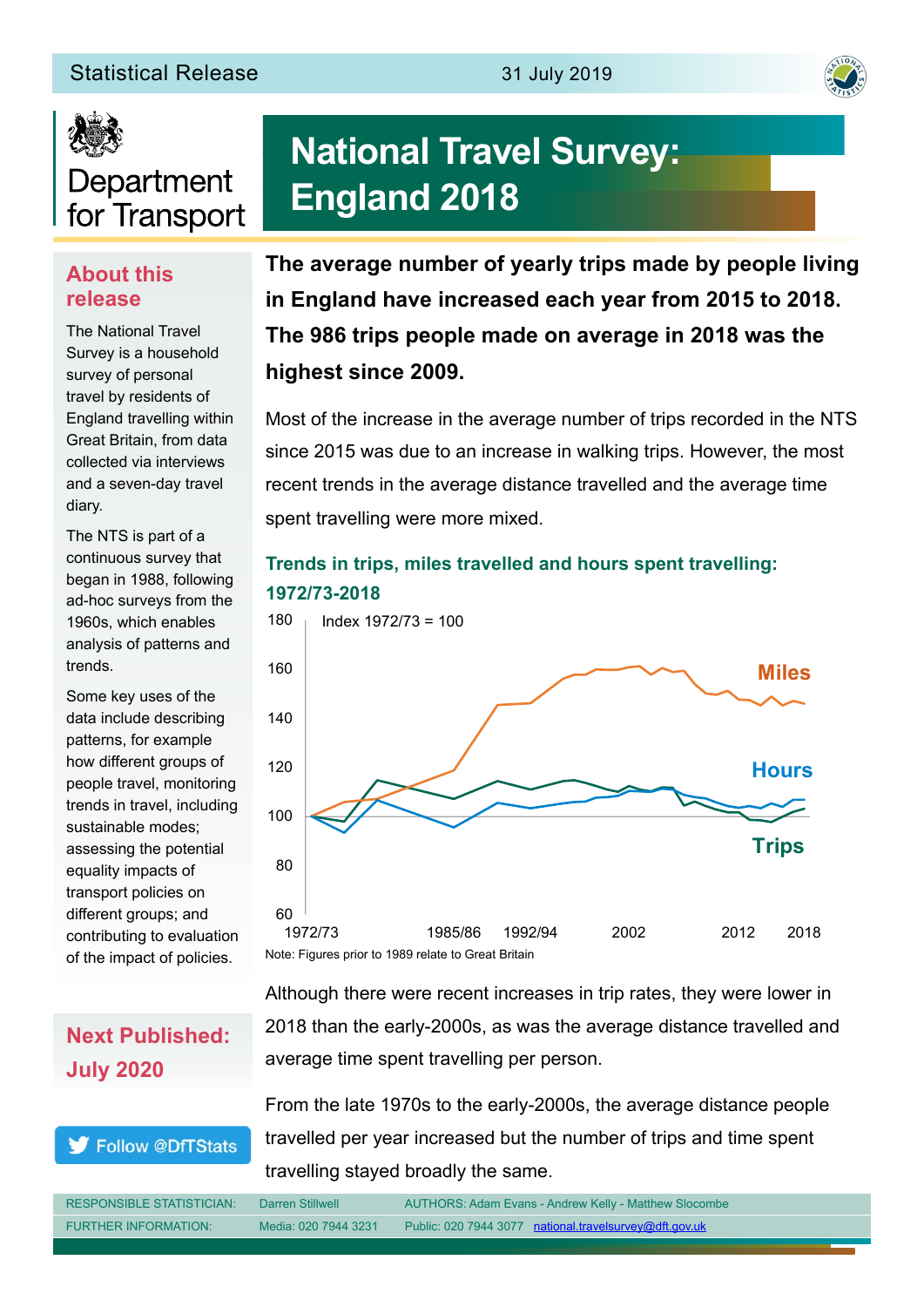Department for Transport

## **National Travel Survey**

## **England 2018 Main Results**

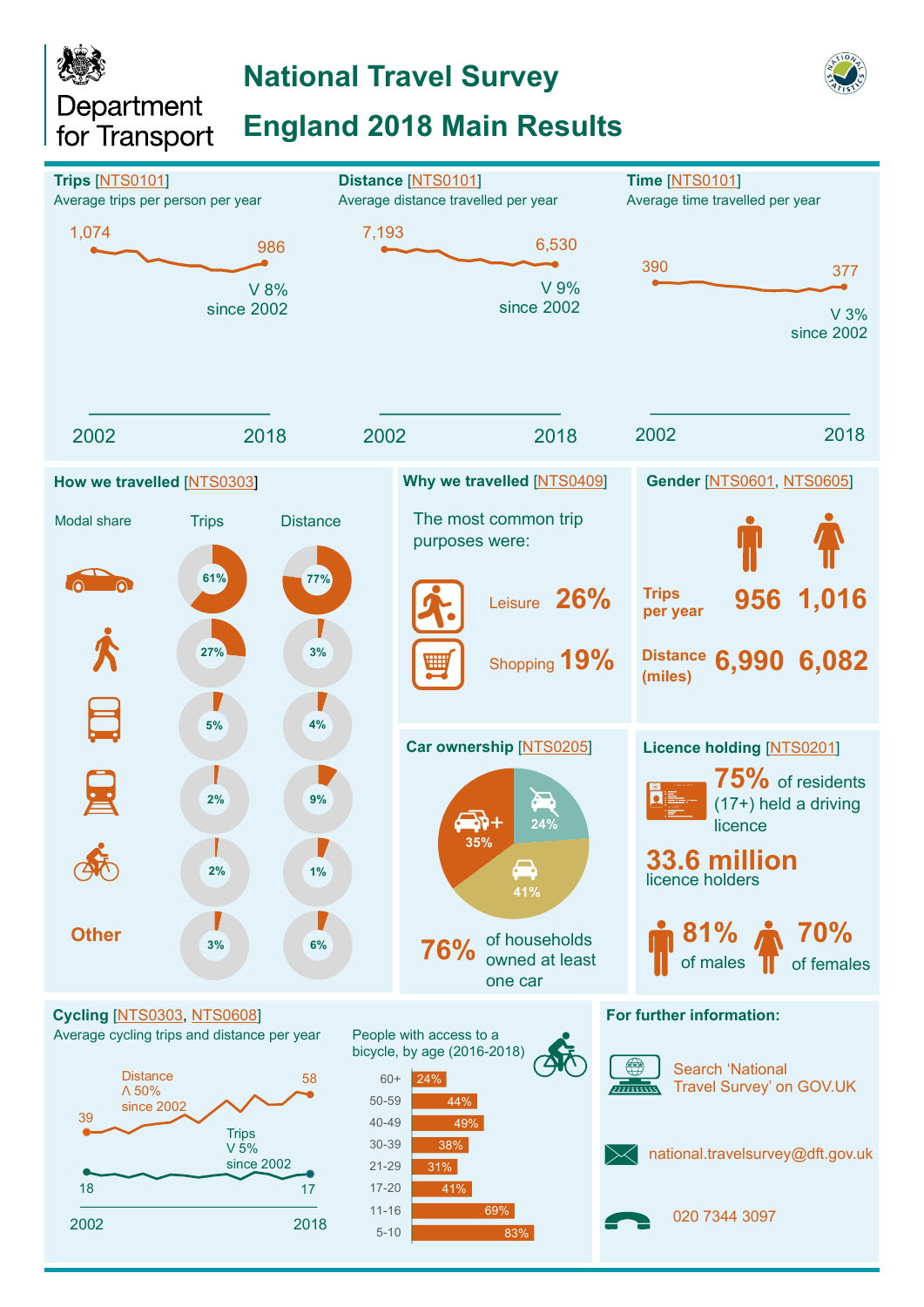## **Index**

| Introduction to the 2018 publication                       |    |  |
|------------------------------------------------------------|----|--|
| Thank you                                                  |    |  |
| Accessing micro-level NTS data for analysis                |    |  |
| Presentation of results                                    |    |  |
| Uses of NTS                                                | 6  |  |
| <b>Recent NTS Developments</b>                             | 7  |  |
| Future plans                                               | 8  |  |
| User engagement                                            | 9  |  |
| Travel trends since the 1970s                              | 10 |  |
| Household car and van access                               | 11 |  |
| Types of vehicles owned                                    | 12 |  |
| <b>Driving licences</b>                                    | 13 |  |
| Recent trends in trips, miles and hours                    | 14 |  |
| Trends in private transport modes                          | 15 |  |
| Trends in public transport use                             | 17 |  |
| Journey lengths                                            | 19 |  |
| Trends in trips and miles travelled by purpose             | 20 |  |
| Difficulties travelling to different locations or services | 22 |  |
| Trends in how men and women travel                         | 23 |  |
| Travel by disabled people                                  | 27 |  |
| Travel patterns in rural and urban areas                   |    |  |
| <b>Factsheets</b>                                          |    |  |
| Notes and background information                           |    |  |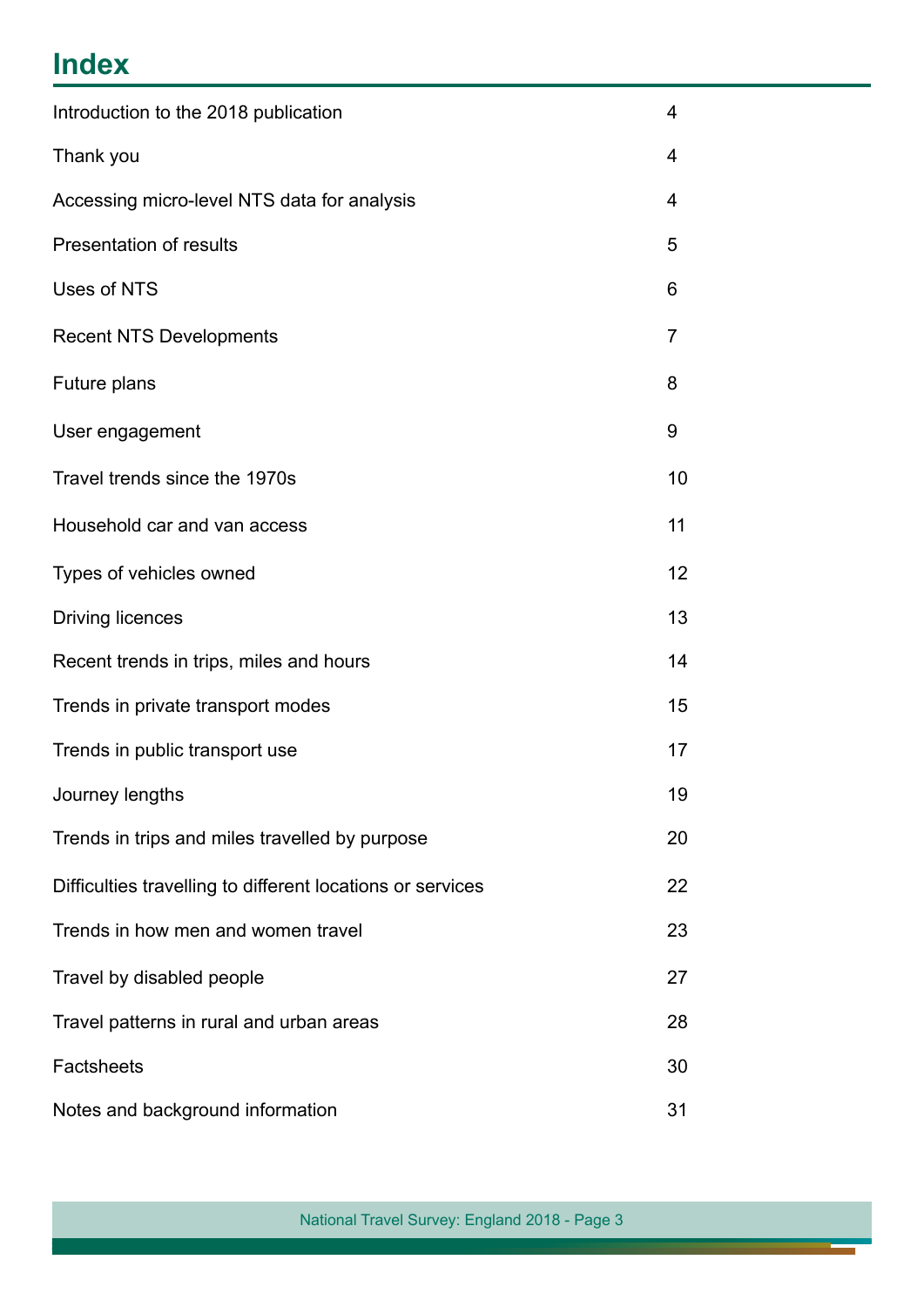## **Introduction to the 2018 NTS**

The 2018 National Travel Survey (NTS) is the latest in a series of household surveys designed to provide a consistent source of data on personal travel behaviour across England.

This annual statistical release has further background information on the NTS, developments to the survey over the last few years, and our plans for continued user engagement.

We always welcome feedback to help ensure that the survey meets the needs of users, and any feedback provided will help inform the future design and development of the survey.

### **Thank you**

The 2018 survey fieldwork, data input, coding and some analysis was carried out by the National Centre for Social Research. Special thanks are due to the project team, the coders and to all the interviewers at NatCen.

The help of the members of the public who gave their time to respond is gratefully acknowledged.

## **Accessing micro-level NTS data for analysis**

In addition to the published statistics described in this document together with accompanying statistical tables, the underlying dataset and guidance in analysing it can be accessed from the [UK Data Service](https://beta.ukdataservice.ac.uk/datacatalogue/studies/study?id=5340) or the [Office for National Statistics Secure Research Service](https://www.ons.gov.uk/aboutus/whatwedo/paidservices/virtualmicrodatalaboratoryvml) for users who wish to explore the data for themselves.

#### **What travel is included in the NTS?**

The NTS only includes personal travel within Great Britain, by residents of private households in England, along the public highway, by rail or by air. Travel off-road, or for commerical purposes (to deliver goods or to convey a vehicle or passengers) is not included.

### **What is a trip?**

The basic unit of travel in the NTS is a trip, which is defned as a one-way course of travel with a single main purpose.

#### **What is a stage?**

Trips consist of one or more stages. A new stage is defined when there is a change in the mode of transport.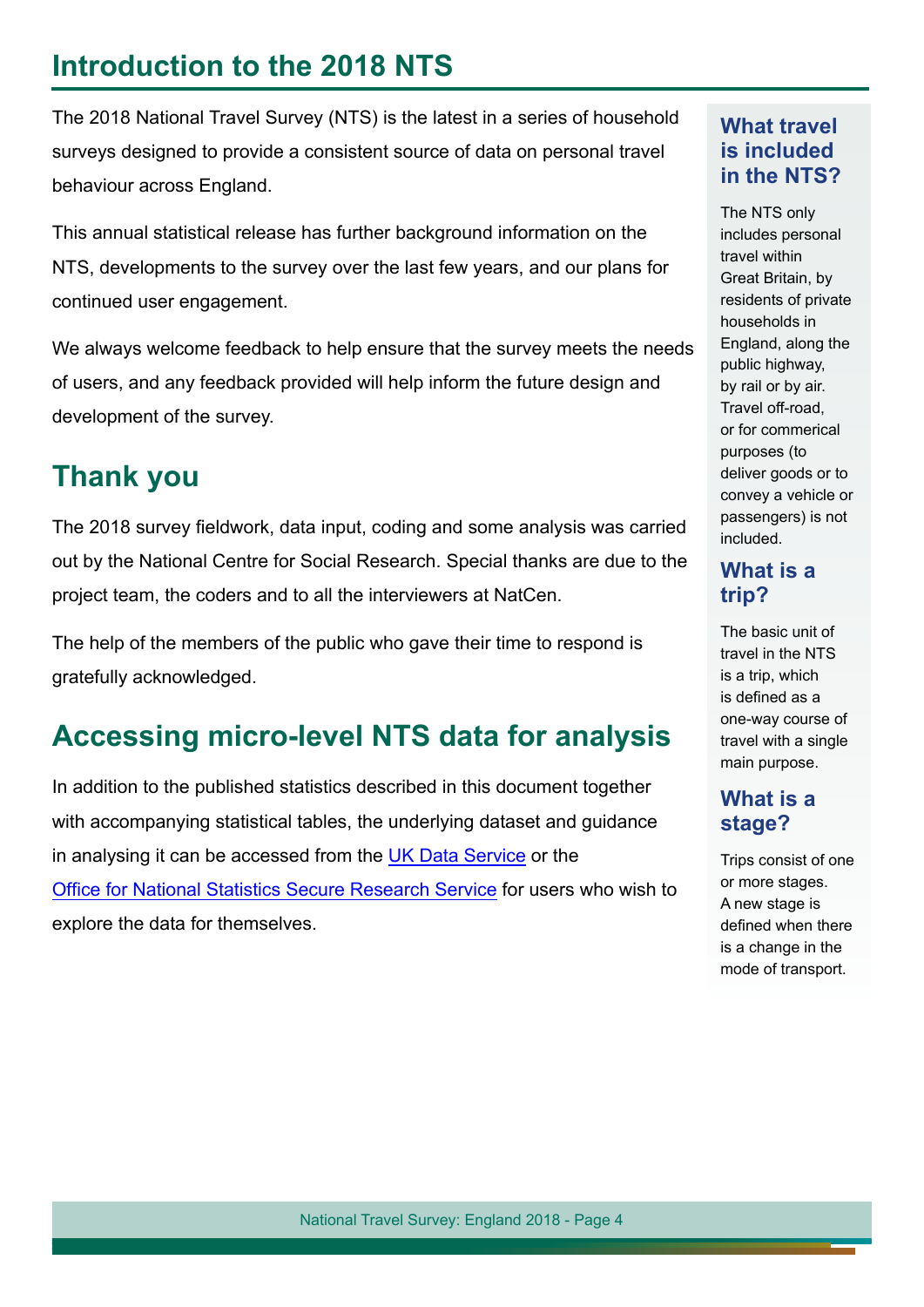### **Presentation of results**

For this statistical release, we have acted on user feeedback and undertaken the following:

- We have added additional tables to this statistical release on variables that we have not analysed, or rarely analysed, before. For example, we have produced new tables using our new questions on people with disabilities.
- We have produced more interactive tables, and reformatted some to also include both time series and cross-sectional data on the same worksheets. This will allow users to see how data vary within different groups within individual years (for example, comparing trip rates for men and women in 2018) and also within a specific group or groups over time. One of the reasons for this is to present the NTS data in a way that demonstrates its primary use - to analyse trends over a longer time period.
- We have produced standard errors for a selection of tables including, for the first time, for trip rates by age gender and main mode.
- We have further refined the layout of the tables on GOV.UK (and amended titles) so they are in a more intuitive order (for example, all of the tables on different modes of transport are now grouped together). This will hopefully help users find the tables they need more easily.
- For tables that are disaggregated by mode of transport, we have used the same categories for each table as much as possible to provide consistency for users. While this means that there will be more missing or small values, users will be able to compare specific modes of transport more easily between tables.
- Similarly, for tables showing different trip purposes, we have used the same categories for each table as much as possible to provide consistency for users.
- We often make comparisons with data from 2002. This is the first year that we have a complete set of data in a format that allows detailed, consistent analysis of the NTS.

#### **Measures**

There are three key measures we use in the NTS tables and this publication:

**Trip rates** (usually the average number of trips per person per year):

This is the total number of trips recorded in the NTS divided by the total number of individuals in the NTS.

#### **Miles travelled per person per year:**

The total miles recorded in the NTS divided by the number of individuals.

#### **Time spent travelling per person per year:**

The total hours recorded in the NTS divided by the number of individuals.

Users should note these measures are not mode or purpose specific; for example the base for the calculation of car driver trips per person per year includes people who could not or did not drive during their diary week (for example, children).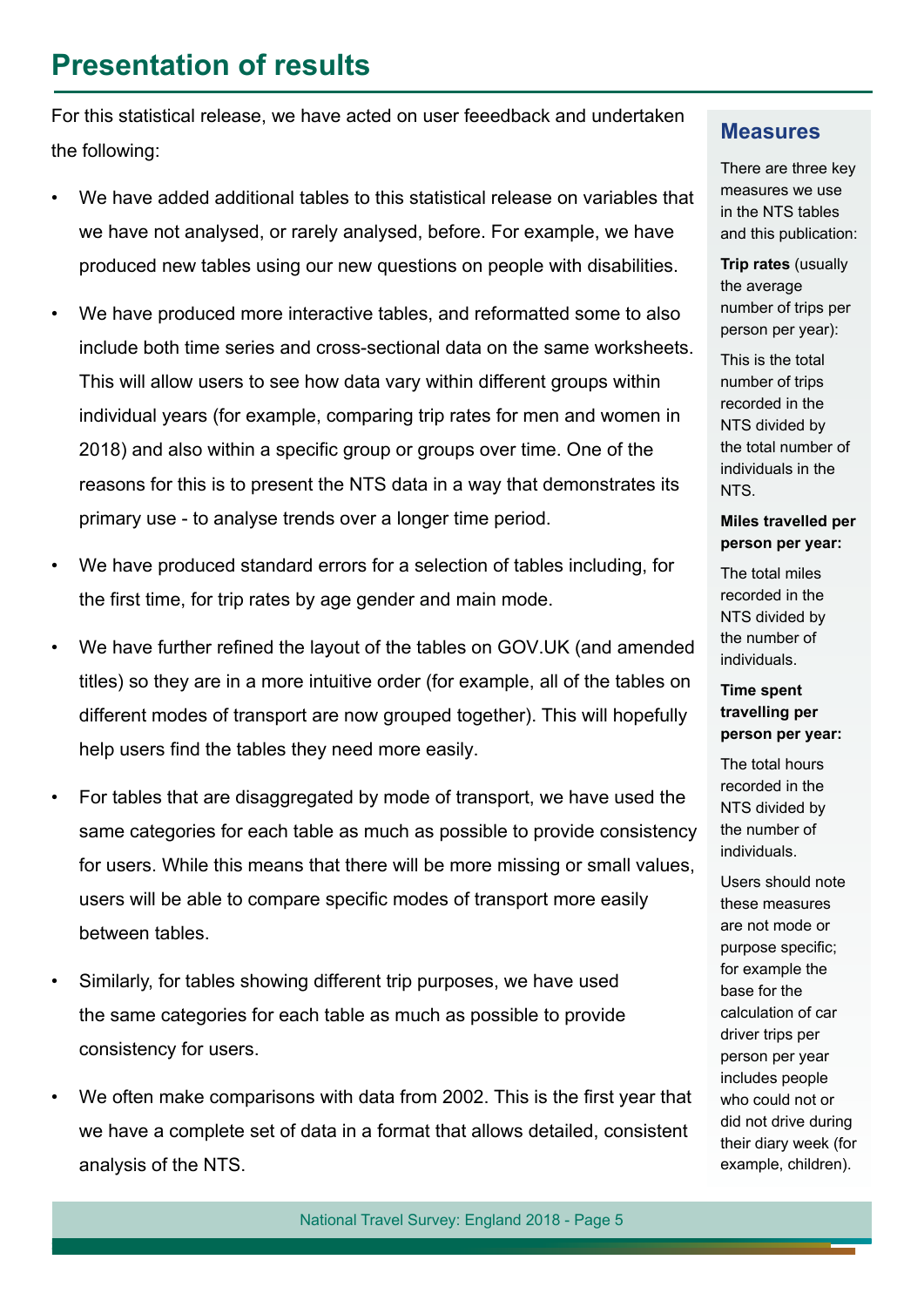## **Uses of the NTS**

The NTS is one of DfT's main sources of data on personal travel patterns. Data from the NTS is used extensively by DfT to monitor changes in travel behaviours and to inform the development of policy. The fndings and data are also used by a variety of other organisations including: other government departments, university academics and students; transport consultants; local authorities and voluntary sector organisations representing a wide range of interests including motorists, cyclists, public transport passengers, the elderly, rural communities and children.

NTS data has or will be used:

- To help forecast future trends in road traffic as part of the National Transport Model.
- To monitor the number of cycle stages per person per year for an indicator in the Department's Single Departmental Plan.
- To monitor trip rates of disabled people as part of the evaluation of the Inclusive Transport Strategy.
- For measuring cycling stage and walking trips for the Cycling and Walking Investment Strategy.
- To answer Parliamentary Questions and other Ministerial Correspondence.
- In the development of the National Cycling Propensity Tool for DfT.
- For monitoring road accident rates among different road users, especially pedestrians.
- To assess the take-up of concessionary passes and the impact on bus use and help develop concessionary travel reimbursement guidance for DfT.
- To understand how people travel to the shops and the impact of home deliveries.
- To understand how travel patterns vary according to area type, e.g. in urban or rural areas.
- To examine travel among different groups, such as elderly people and people with mobility difficulties.
- To get information about users of different modes of transport.
- To produce free annual reports that allow analysis of changes in personal travel over time.
- By academics and consultants to produce research reports by accessing data via the UK Data Archive and the ONS Secure Research Service.
- To provide analysis and advice for over 300 requests to the NTS team each year.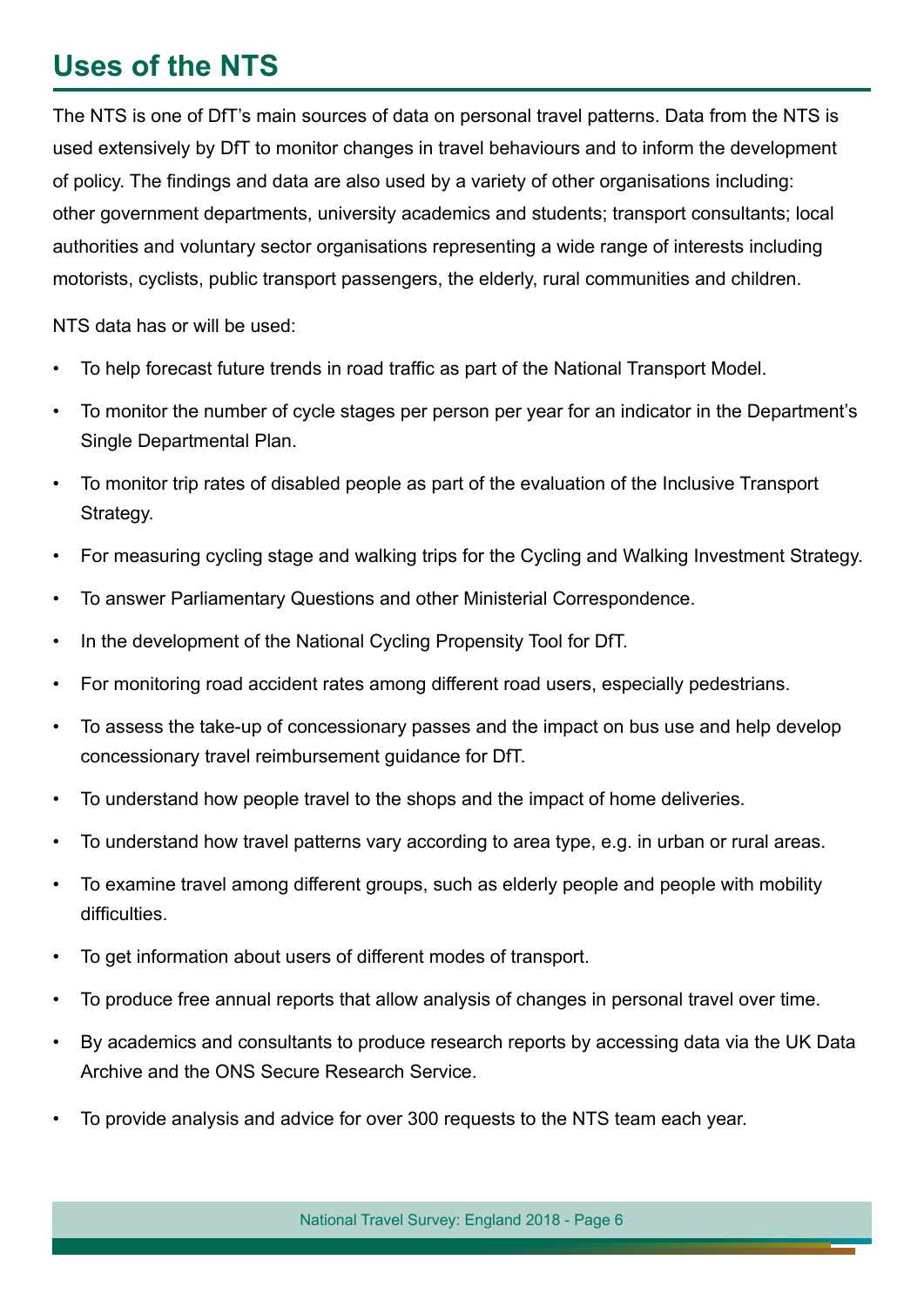## **Recent NTS developments and future plans**

In the 2017 NTS statistical publication, we outlined some developments that we were taking forward as part of an ambitious programme of developments for the survey. This section outlines the progress we have made with some of these developments since July 2018.

### **Digital diaries**

In May 2019, we published the results of the Discovery report looking at the feasibility of using digital methods to capture NTS travel diary information. The recommendation in the [report](https://assets.publishing.service.gov.uk/government/uploads/system/uploads/attachment_data/file/804635/nts-digital-diary-discovery-report.pdf) was to proceed to an Alpha phase to begin the journey to replace the paper-based diary with a digital diary. It found sufficient user need and expected benefits of a digitised travel diary (as part of the NTS) for respondents keeping the diary, the interviewers, and the NTS data users. We now working with digital colleagues to progress this project into the Alpha phase.

### **National Travel Attitudes Study (NTAS, previously referred to as the NTS Panel)**

In May 2019, we published the results of the first wave of the National Travel Attitudes Study (NTAS)). This is a companion product of the NTS. Whilst the NTS provides a wealth of information on the travel patterns and behaviour of individuals, the NTAS provides information on public attitudes to travel and transport. The NTAS covers responses from individuals aged over 16 in England, drawn from people who have previously responded to the NTS. We are using the NTAS as a way to get quick evidence for emerging policy areas in the Department, and as a way to link attitudinal data (from the NTAS) with behavourial data (from the NTS). The next NTAS wave will be in the feld in August and will report near the end of the year.

#### **Incentive and advance letter experiments**

• Alongside this publication, we have also published the fnal results of three experiments. One was an experiment to test a new version of the advance letter that is sent to respondents, which ran throughout 2018. The second and third were experiments to test two new levels of unconditional incentive that ran throughout 2018 and the frst quarter of 2019 respectively. The purpose of these experiments was to try and improve response rates that have been decreasing on the NTS over the last three years. However, the result of the three experiments was that none of these changes had a significant impact on improving the response rate or the overall sample quality. Note that interim reports on the advanced letter experiment and the first incentive experiment were frst published in January 2019.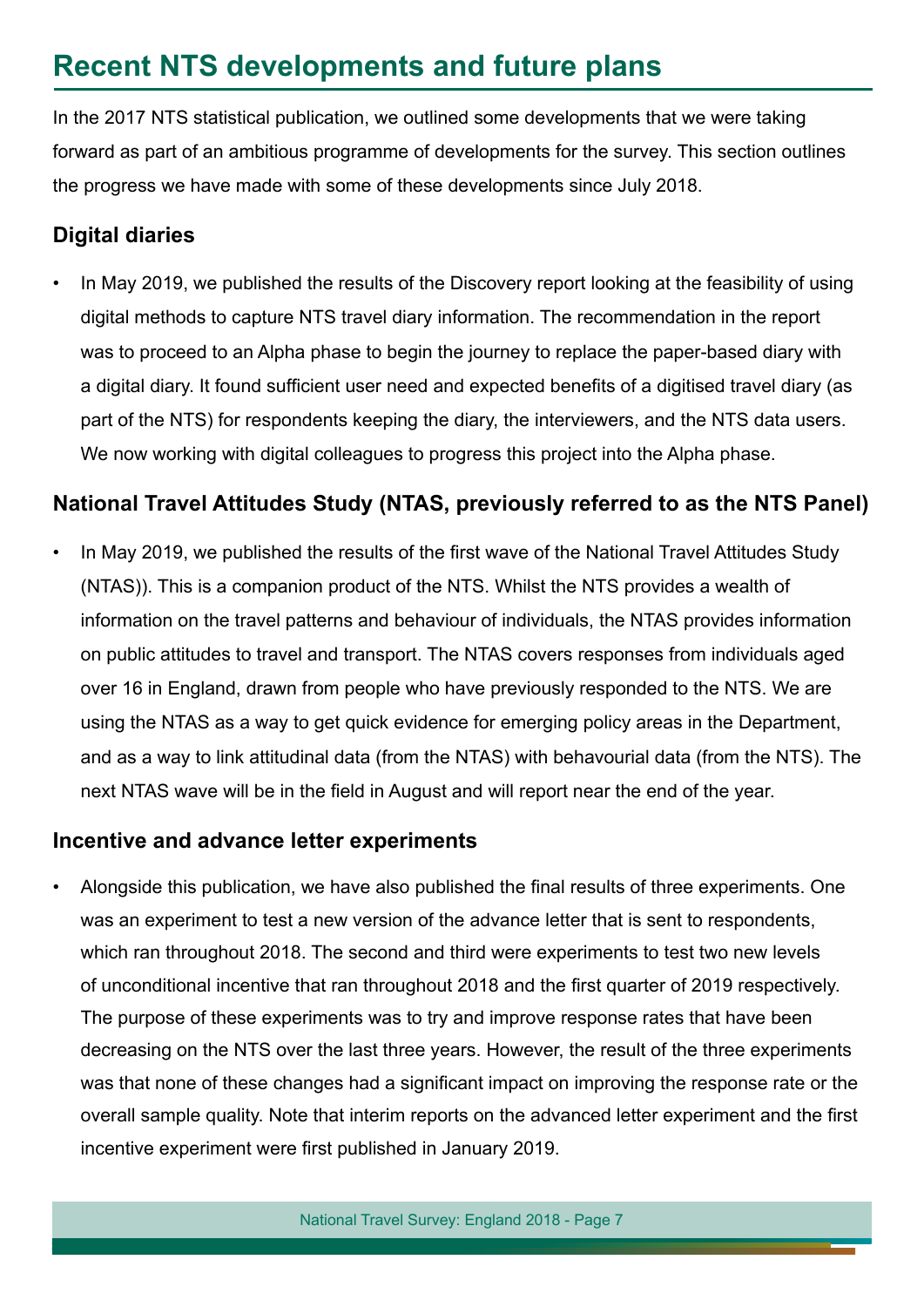• We intend to commission more work looking at response rates and the incentive structure for 2019. This may include looking at non-monetary incentives, or changing the conditional incentive (the £5 for completing the diary and the survey).

#### **Publish ad hoc queries**

• For the frst time in January 2019, we published a set of ad hoc queries that we had produced for external customers. This was in order to increase the information available to other users and we have made more available alongside this release. In this release we are publishing a further set of ad hocs.

#### **Development of the survey**

• Through user feedback, either on a bespoke basis, or through more formal user feedback exercises, we are continuing to review and develop the content of the survey to ensure it remains fit for purpose and the questions asked of respondents are relevant. The latest feedback exercise was in June 2019 where we sought users' views on changing, alternating, rotating or removing questions from the 2020 survey to reduce the respondent burden. We have published the results of that feedback exercise alongside this publication.

#### **Standard errors for the survey**

• In January 2019, we published a set of tables updating standard errors for 2017, based on the ONS methodology developed in 2011. We have updated them and added additional tables for 2018 data.

### **Quality report**

• In January 2019 we published a new Quality Report, outlining various aspects of NTS quality, such as weighting, sampling, standard errors, imputation and confdentiality. We have updated the Quality Report and added in an extra section on the refusal questionnaire.

#### **Interactive online analysis tool**

• We are developing an online analysis tool for our users that could allow them to do some bespoke analysis of NTS data and hopefully bridge the gap between the standard tables that we publish and the microdata released on the UK Data Service and the ONS Secure Research Service.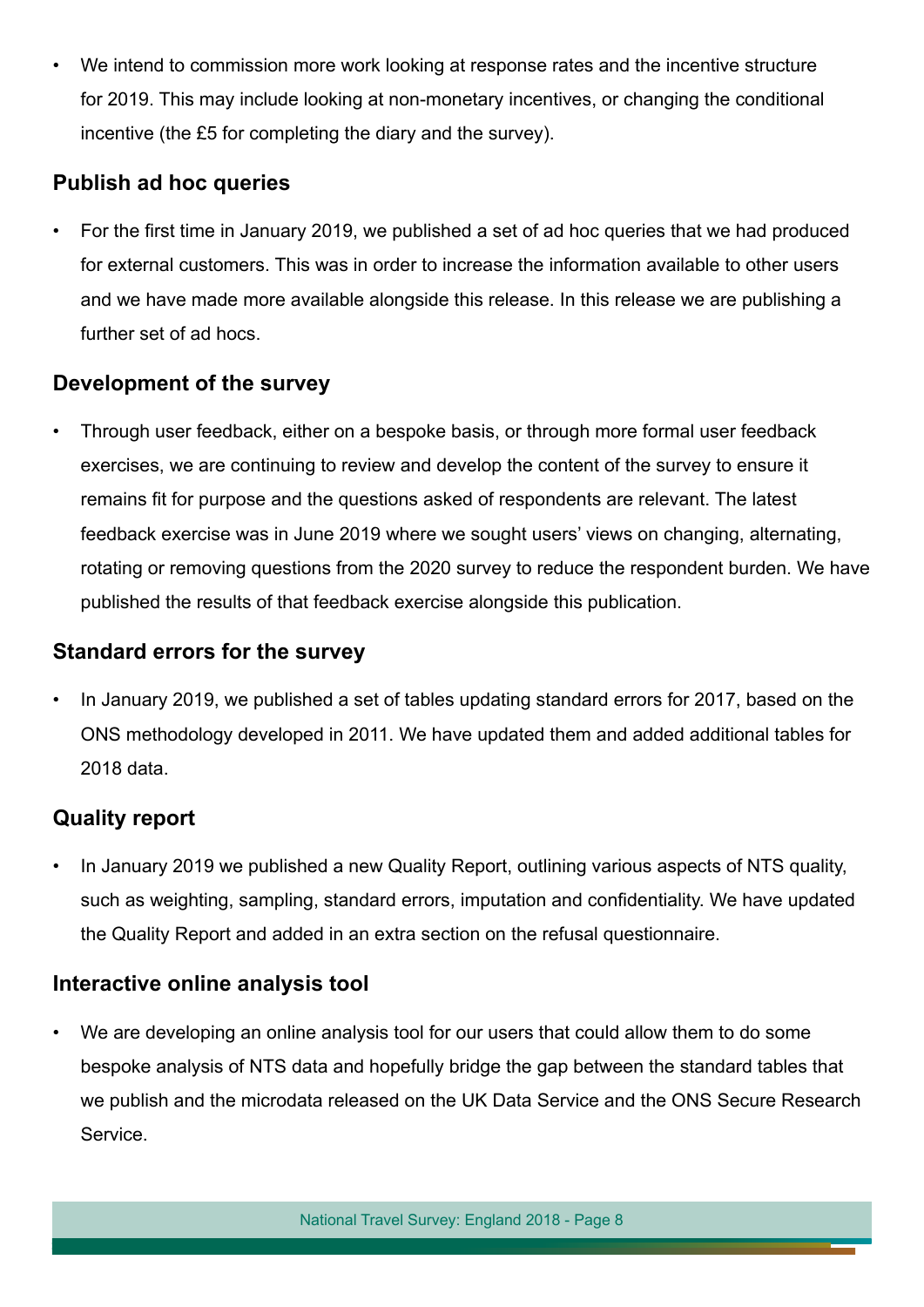#### **Publishing data in different formats**

• We get requests from users to publish data in different formats, for example data accompanied with R code, for users to replicate our work. We will look to make some of this available over the next few months. This will also involve disseminating data using APIs.

### **User engagement**

The National Travel Survey team carries out user engagement throughout the year with a variety of internal and external users and we will continue to do so, including on some of the future plans mentioned above. Our methods of engagement include, but are not limited to:

- Regular discussions with internal policy colleagues to discuss the addition of new questions, or changes to existing questions.
- Regular discussions with colleagues in external organisations on changes to existing questions or new questions via email, or through forums like the Transport Statistics User Group.
- Through more formal consultations or requests for feedback. In recent years, these have included a user feedback exercise on reviewing questions from the NTS (a report on the results of this feedback has been published alongside this statistical bulletin) and a consultation on the collection of short walk data in the NTS.
- Through engagement by NatCen via their social media and other channels.
- By reviewing ad hoc requests from internal and external customers.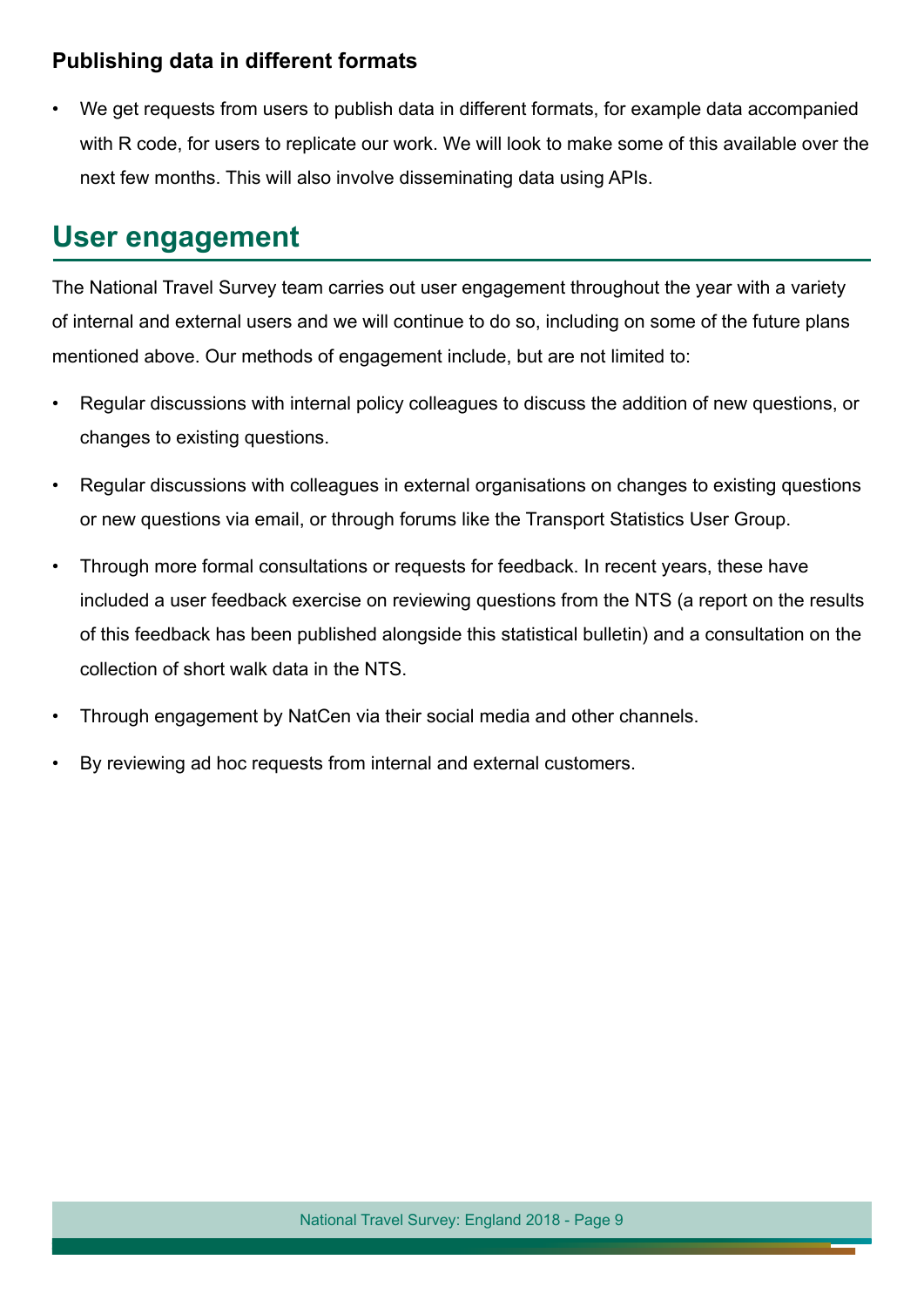### **Travel trends since the 1970s**

Index 1972/73 = 100

**From the early 1970s to the early-2000s, the average distance people travelled per year increased, but the number of trips and time spent travelling stayed broadly the same. The average number of trips made, time taken and distance travelled were lower in 2018 than 2002, although trips rates have increased in the last three years.**

The average distance travelled increased by 61% from 1972/73 to a high of 7,211 miles in 2003. Over the same period, the average number of trips and average time spent travelling increased by 11% and 10% respectively.

**Chart 1: Trends in trips, miles travelled and hours spent travelling:** 

**Great Britain (1972/73-1988) and England (1989-2018) [NTS0101]**

1972/73 1985/86 1992/94 2002 2012 2018 60 80 100 120 140 160 180 **Trips Miles Hours**

#### **Further information**

The statistical datasets published alongside this release provide a series of tables containing further data. [NTS01](https://www.gov.uk/government/statistical-data-sets/nts01-average-number-of-trips-made-and-distance-travelled) presents trends in travel over time, and [NTS02](https://www.gov.uk/government/statistical-data-sets/nts02-driving-licence-holders) covers driving licence holding and vehicle availability. Section [NTS09](https://www.gov.uk/government/statistical-data-sets/nts09-vehicle-mileage-and-occupancy) provides further data relating to household vehicles mileage



Between 2002 and 2018, average trips, distance and time have decreased. Since 2015, however, we have seen an upturn in average trips made. The 986 trips people made on average in 2018 was the highest level since 2009. The most recent trends in the average distance travelled and the time spent travelling remains more mixed.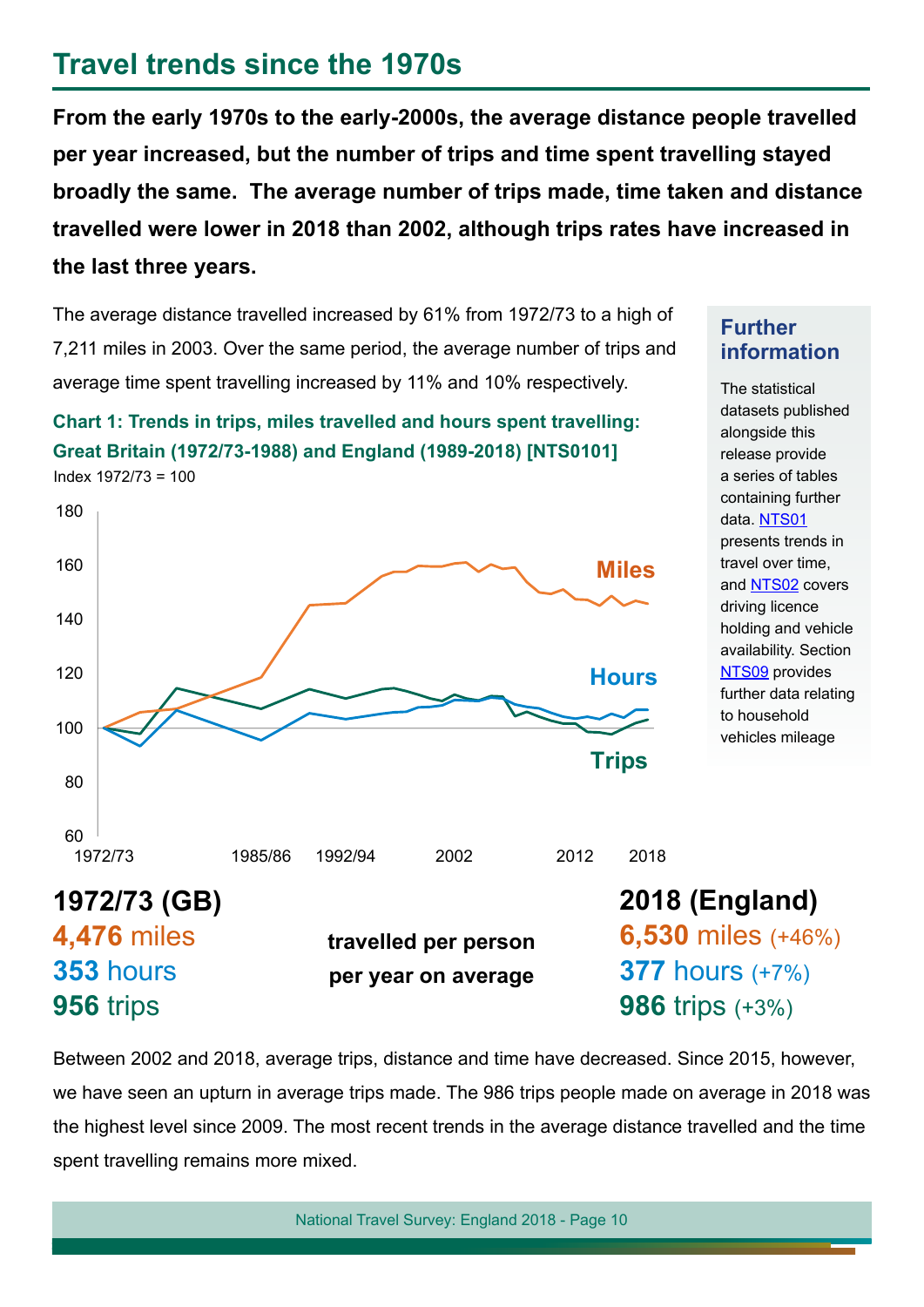### **Household car and van access**

### There have been significant long-term increases in the **proportion of households with access to a car or van although fgures for 2018 were similar to those for 2017.**

The proportion of households without a car has fallen from 48% in 1971 (based on the Census) to 24% in 2018 while the proportion of households with more than one car increased over this period, from 8% to 35% (Chart 2).

In 1985/86, there were 8 cars for every 10 households in Great Britain; in 2018 there were 12 cars for every 10 households in England. In addition around 3% of households owned one or more motorbikes although motorbike ownership is more prevalent in households with cars than those without.

### **Chart 2: % of households with access to a car: Great Britain (1971- 1988) and England (1989-2018) [NTS0205]**



The cost of purchasing a motor vehicle is lower than 20 years ago, contributing to increased car ownership. The Consumer Prices Index shows that in 2018, the cost of purchasing a motor vehicle was 9% less than in 1998. The ONS Living Costs and Food Survey showed that households spent around £27 a week on average purchasing cars and vans (both new and secondhand, either outright or by loan/hire purchase) - about 5% of total household expenditure,.

#### **Cars and vans**

The results presented here include household access to a van. The text refers to "car" only in some places simply for the purpose of readability.

#### **Related data sources**

Household car availability is also collected by the Census.

[http://www.ons.](http://www.ons.gov.uk/ons/rel/census/2011-census/index.html) [gov.uk/ons/rel/](http://www.ons.gov.uk/ons/rel/census/2011-census/index.html) [census/2011](http://www.ons.gov.uk/ons/rel/census/2011-census/index.html) [census/index.html](http://www.ons.gov.uk/ons/rel/census/2011-census/index.html)

The Department for Transport also publishes Vehicle Licensing Statistics:

[https://www.gov.](https://www.gov.uk/government/collections/vehicles-statistics) [uk/government/](https://www.gov.uk/government/collections/vehicles-statistics) [collections/](https://www.gov.uk/government/collections/vehicles-statistics) [vehicles-statistics](https://www.gov.uk/government/collections/vehicles-statistics)

These statistics show the number of licensed road vehicles and new vehicle registrations derived from DVLA data.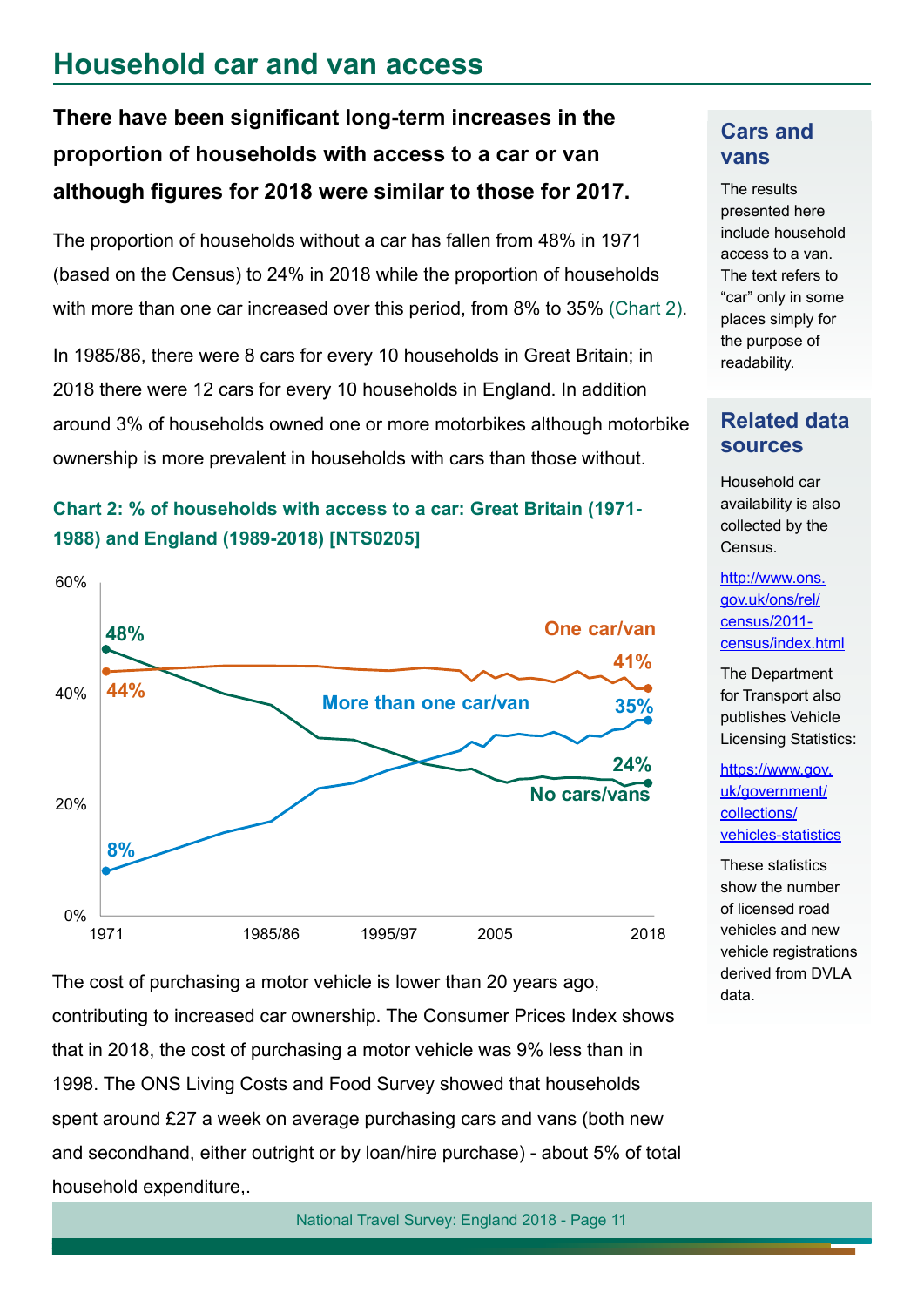### **Types of vehicles people own**

### **The NTS has a wealth of information about the types of vehicles that people own, including fuel type, the transmission and where they are usually parked.**

In the 2018 NTS in England, around 63% of cars were petrol, and about 35% were diesel. Around 1.5% were another fuel type, such as plug-in hybrid or electric. These fgures are broadly comparable with the DfT vehicle statistics based on DVLA data. In 2018, a question on the transmission of the vehicle was asked for the frst time. Around 77% of cars were manual, and 23% automatic (Chart 3)



**Chart 3: Fuel type and transmission of cars in the NTS: England 2018 [Ad hoc analyses]**

Around 70% of respondents usually parked their vehicles on private property, but since 2002 there has a been a change in trend. The proportion parking vehicles in garages has decreased, and the proportion parking elsewhere on private property has increased by about the same amount. While people in the most rural areas are more likely to park their vehicles on private property than people in urban conurbations (89% compared to 65%), we see the same trend of less parking in garages across different types of rural and urban areas. This type of NTS parking data has been shown to be of particular importance for local authorities from feedback to NTS user engagement exercises.

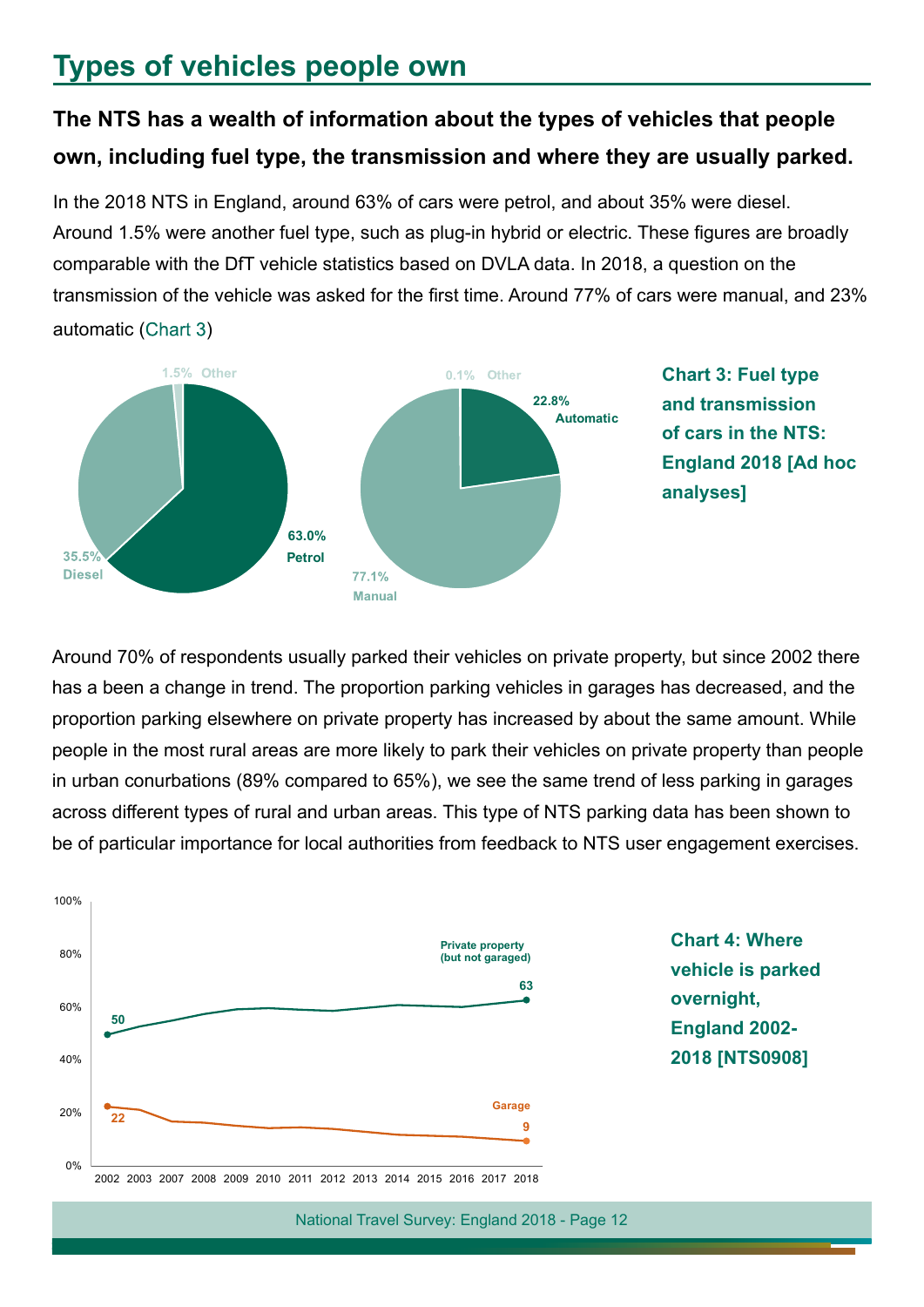## **Driving licences**

**Over the last 40 years, the proportion of people having a driving licence has increased, with the increases being greater for women than men. The NTS estimates that around 18 million men and 16 million women had a driving licence in 2018.**

Over the time period since 1975/76, there have been signifcant increases in the proportion of people with a driving licence (Chart 5). For women, there was an increase from 29% to 70% over this period. There have also been significant increases in the proportion of older people with driving licences. Between 1975/76 and 2018, the proportion for people aged 70 and over rose from 15% to 67%.



#### **Chart 5: % of people owning a full driving licence: England 1975/76- 2018 [NTS0201]**

#### **Related data sources**

DfT publishes statistics about [driving tests and](https://www.gov.uk/government/collections/driving-tests-and-instructors-statistics)  [instructors.](https://www.gov.uk/government/collections/driving-tests-and-instructors-statistics)

DVLA publishes a breakdown of licence holders by age and gender at [http://data.gov.](http://data.gov.uk/dataset/driving-licence-data) [uk/dataset/driving](http://data.gov.uk/dataset/driving-licence-data)[licence-data](http://data.gov.uk/dataset/driving-licence-data)

#### **Further reading**

A detailed research report on changes to young people's travel behaviours, published by DfT is available at: [https://www.gov.](https://www.gov.uk/government/publications/young-peoples-travel-whats-changed-and-why) [uk/government/](https://www.gov.uk/government/publications/young-peoples-travel-whats-changed-and-why) [publications/young](https://www.gov.uk/government/publications/young-peoples-travel-whats-changed-and-why)[peoples-travel](https://www.gov.uk/government/publications/young-peoples-travel-whats-changed-and-why)[whats-changed-](https://www.gov.uk/government/publications/young-peoples-travel-whats-changed-and-why)

[and-why](https://www.gov.uk/government/publications/young-peoples-travel-whats-changed-and-why)

In 2018, there was an increase of around 8 percentage points in the proportion of men and women aged 17 to 20 who had a driving licence. This is an unusually large year-on-year increase, but more years are required to see whether this is a developing trend of more younger people learning to drive and passing their test following decreases from the mid-1990s. Driving licence data for Great Britain for June 2017 and July 2018 based on DVLA records suggests a small increase in licence holding rates for people aged 17-20 but not of the level seen in the NTS between 2017 and 2018.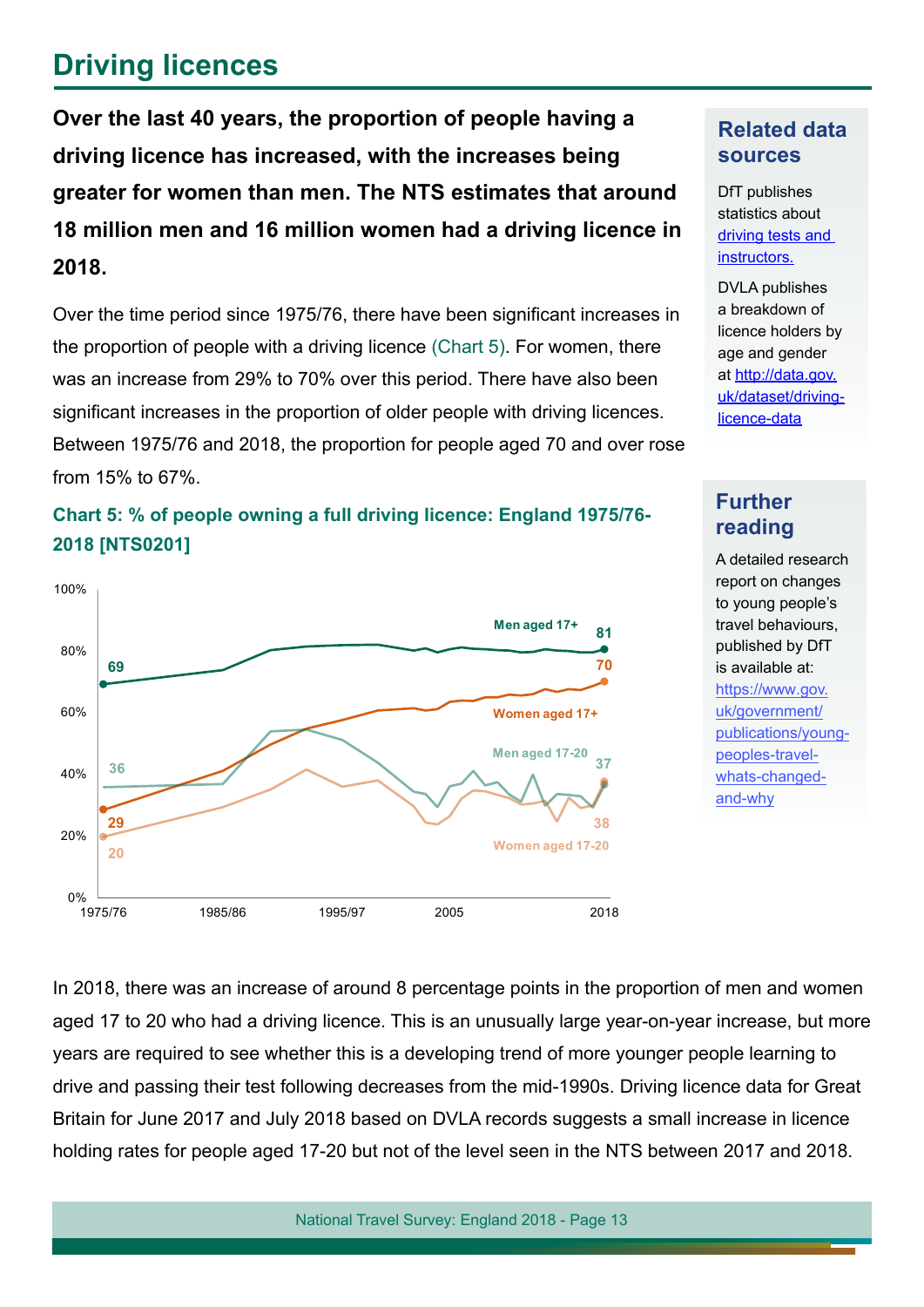### **Recent trends in trips, miles and hours**

**Following a trend of steady decreases in trip rates and miles travelled since the late-1990s, there was an increase in the average number of trips per person in the years from 2015 to 2018. The most recent trends for distance travelled and hours spent travelling was more mixed.**

People made 986 trips on average in 2018, or 19 trips a week. This was a 1% increase on the level in 2017. People travelled an average of 6,530 miles in 2018, a 1% decrease on the 2017 fgure.

However, the trip rate in 2018 was 10% lower than the highest recorded in both 1978/79 and 1996/98 of 1,097; the average of 6,530 miles travelled in 2018 was 9% lower than the high of 7,211 recorded in 2003 (Chart 6).

#### **Chart 6: Trends in trips, miles travelled and hours spent travelling: England 2002-2018 [\[NTS0101\]](https://www.gov.uk/government/statistical-data-sets/nts01-average-number-of-trips-made-and-distance-travelled)**



On average, people spent over an hour a day travelling in 2018, including 36 minutes by car (as a driver or passenger), 12 minutes walking, 12 minutes on public transport and 2 minutes on other private transport modes.

Understanding reasons for these trends is difficult. The averages presented here mask different trends for different types of people, modes and types of trip. Some of the many factors might include changing demographic patterns, changing patterns of trips, and the impact of new technologies infuencing the demand for travel, for example the increase in online social networking, the capability for home working and online shopping.

#### **Further reading**

A factsheet on shopping trends, published by DfT is available at: https:// www.gov.uk/ government/ [publications/nts](https://www.gov.uk/government/publications/nts-factsheets)factsheets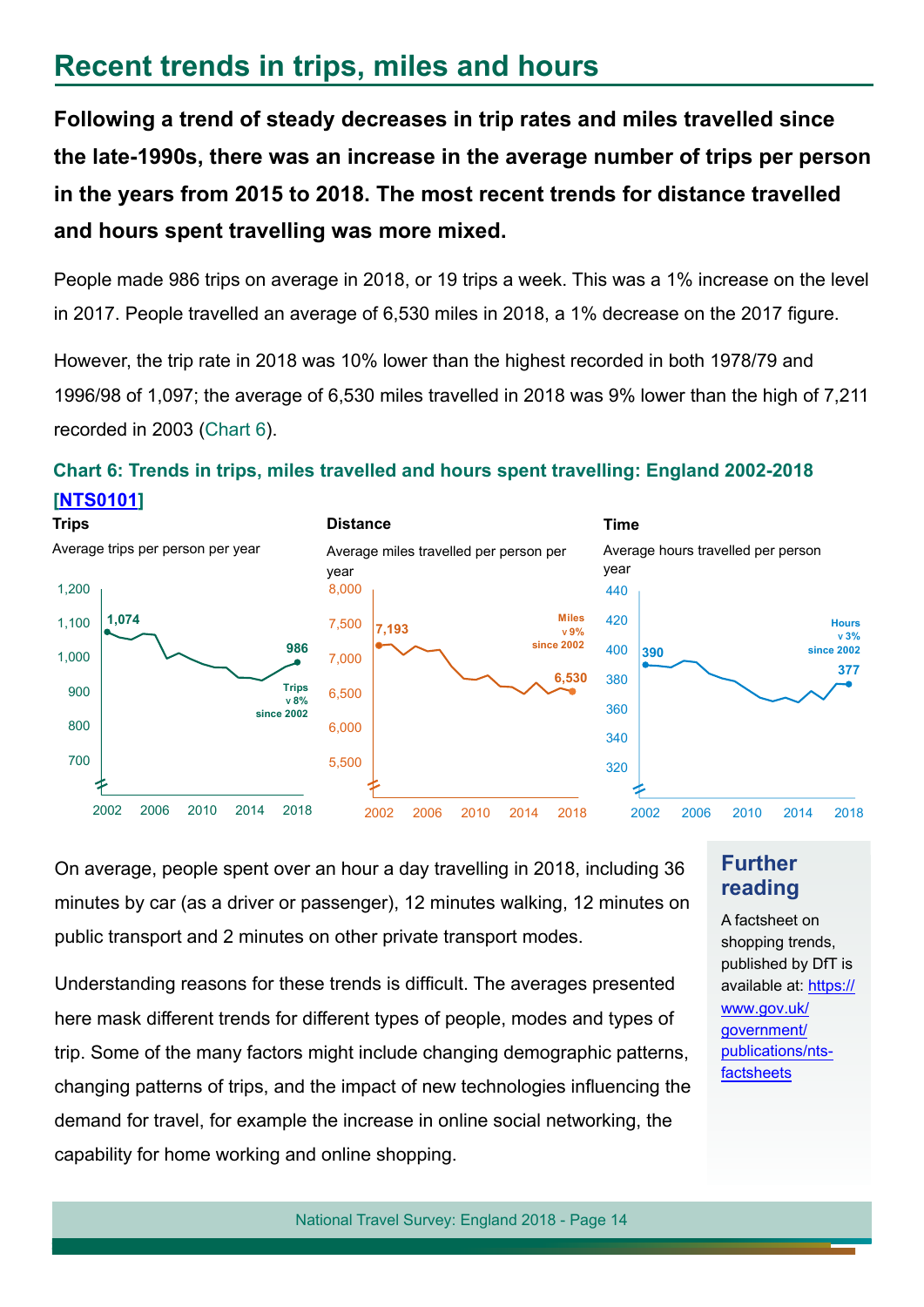### **Trends in private modes of transport**

**From 2017 to 2018 in England, there was an increase in the average number of trips per person made by car and walking, while the number of bicycle trips per person remained the same. People did around 9 trips on private transport for each one on public transport.**

While there has been a decrease in the number of car trips since 2002 of 11%, since 2015 there has been an upturn in the trend. From 2015 to 2018, car trips (either as a driver or a passenger) increased by 3%. For average miles travelled by car, the trend since 2002 is similar to that for trips, with a 13% decrease. However we do not see the same upturn in more recent years for miles travelled (Chart 7).

#### **Chart 7: Trends in car/van trips and car/van miles travelled (as driver or passenger): England 2002-2018 [NTS0303]**



The NTS also asks households about their yearly mileage for each car they own (note this section excludes vans).

There has been a decrease in household mileage of 17% between 2002 and 2018, from 9,200 miles to 7,600 miles per car per household (Chart 8). Of the decrease of 1,600 miles over that time period, around 900 miles were due to a decrease in business mileage.

#### **Cars and vans**

The results presented here and in other sections also include trips made and miles driven by vans, unless stated. The text generally refers to "car" only. This is simply for the purpose of readability.

### **Further reading**

Aggregate trends in road traffic are published in the Department's traffic statistics available at: [https://www.gov.](https://www.gov.uk/government/collections/road-traffic-statistics) [uk/government/](https://www.gov.uk/government/collections/road-traffic-statistics) [collections/road](https://www.gov.uk/government/collections/road-traffic-statistics)traffic-statistics

**Experimental** [statistics](https://www.gov.uk/government/statistics/experimental-statistics-analysis-of-vehicle-odometer-readings-recorded-at-mot-tests) derived from vehicle odometer readers taken at annual MOT tests are also published by DfT.

DfT also publishes road traffic [forecasts.](https://www.gov.uk/government/publications/road-traffic-forecasts-2018)

A more detailed analysis of trends in car trips and mileage can be found in ['Understanding](https://www.gov.uk/government/uploads/system/uploads/attachment_data/file/395722/understanding-the-drivers-road_travel.pdf)  drivers of road [travel'.](https://assets.publishing.service.gov.uk/government/uploads/system/uploads/attachment_data/file/703080/understanding-the-drivers-road_travel.pdf)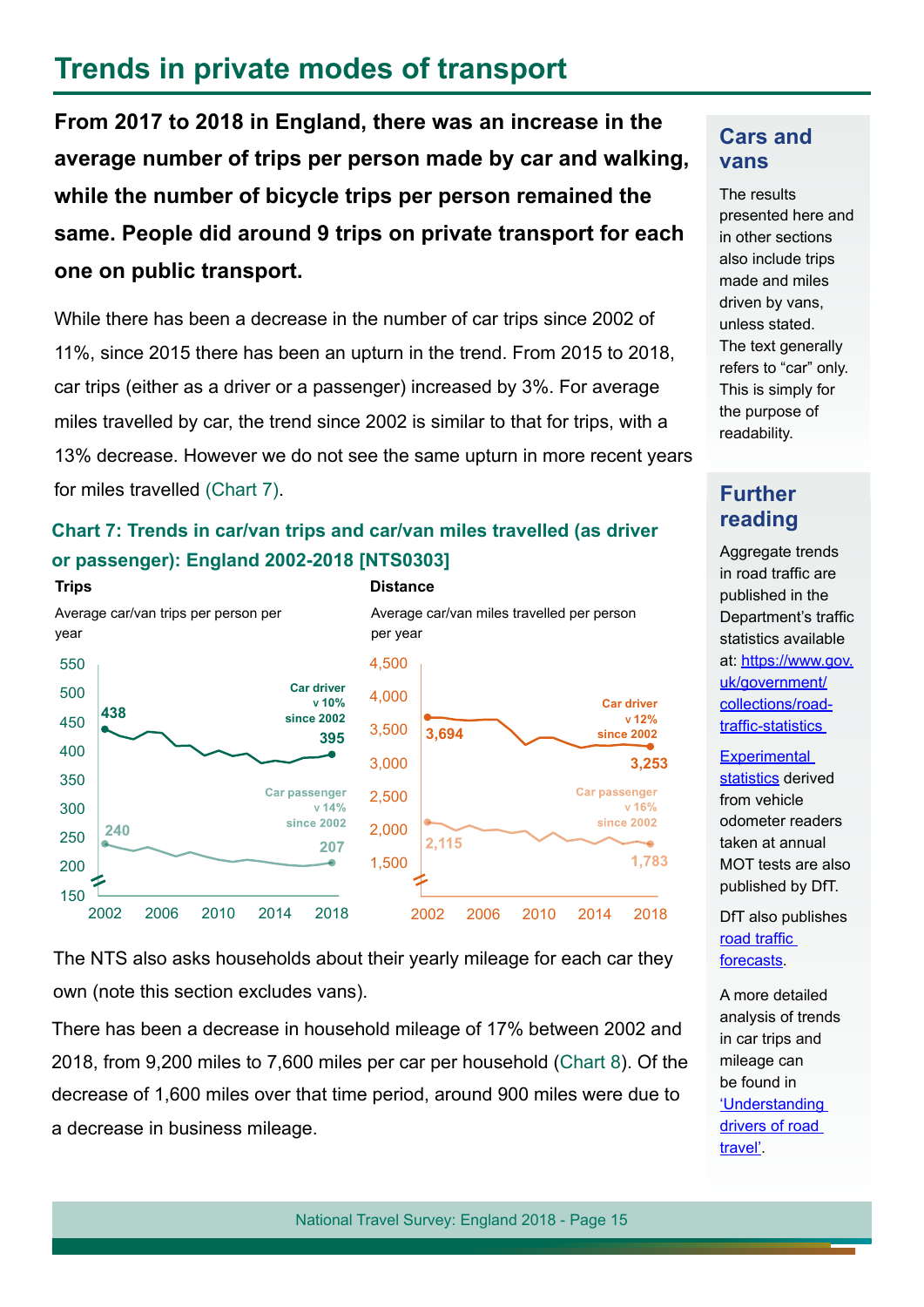

After car trips, walking was the next most often used mode of transport in England in 2018, with 262 walking trips per person per year (Chart 9), constituting 27% of total trips (compared to 61% for car trips). Walking consituted around 3% of average miles travelled. The number of walking trips has been increasing in the last three years: in 2018, the number of walking trips was at the highest level since 2006, and miles travelled the highest level since 2006.

#### **Chart 9: Average walking and cycling trips and miles per person per year: England, 2002-2018 [NTS0303]**

#### **Walking**

Average walking trips made and miles per person per year







#### **Walking**

#### A **walking stage**

in the NTS is one where someone walks as part of an overall trip. If the walk stage constitutes the longest stage in the trip by distance, it is also classed as **walking trip.** Walks under 50 yards and walks off the public highway are excluded.

#### **Cycling**

A cycling trip in the NTS is one where cycling is the main mode in terms of distance. Distance figures include cycling stages made as part of any trip.

#### **Further reading**

A more detailed analysis of trends in walking and cycling can be found in the 2018 [Walking and](https://www.gov.uk/government/collections/walking-and-cycling-statistics)  [Cycling Statistics](https://www.gov.uk/government/collections/walking-and-cycling-statistics)  release.

Cycling trips made and cycling miles travelled were at similar levels in 2018 as they were in 2017, at 17 trips per person per year (18 stages) and 58 miles per person. The latter fgure was 50% higher in 2018 than in 2002.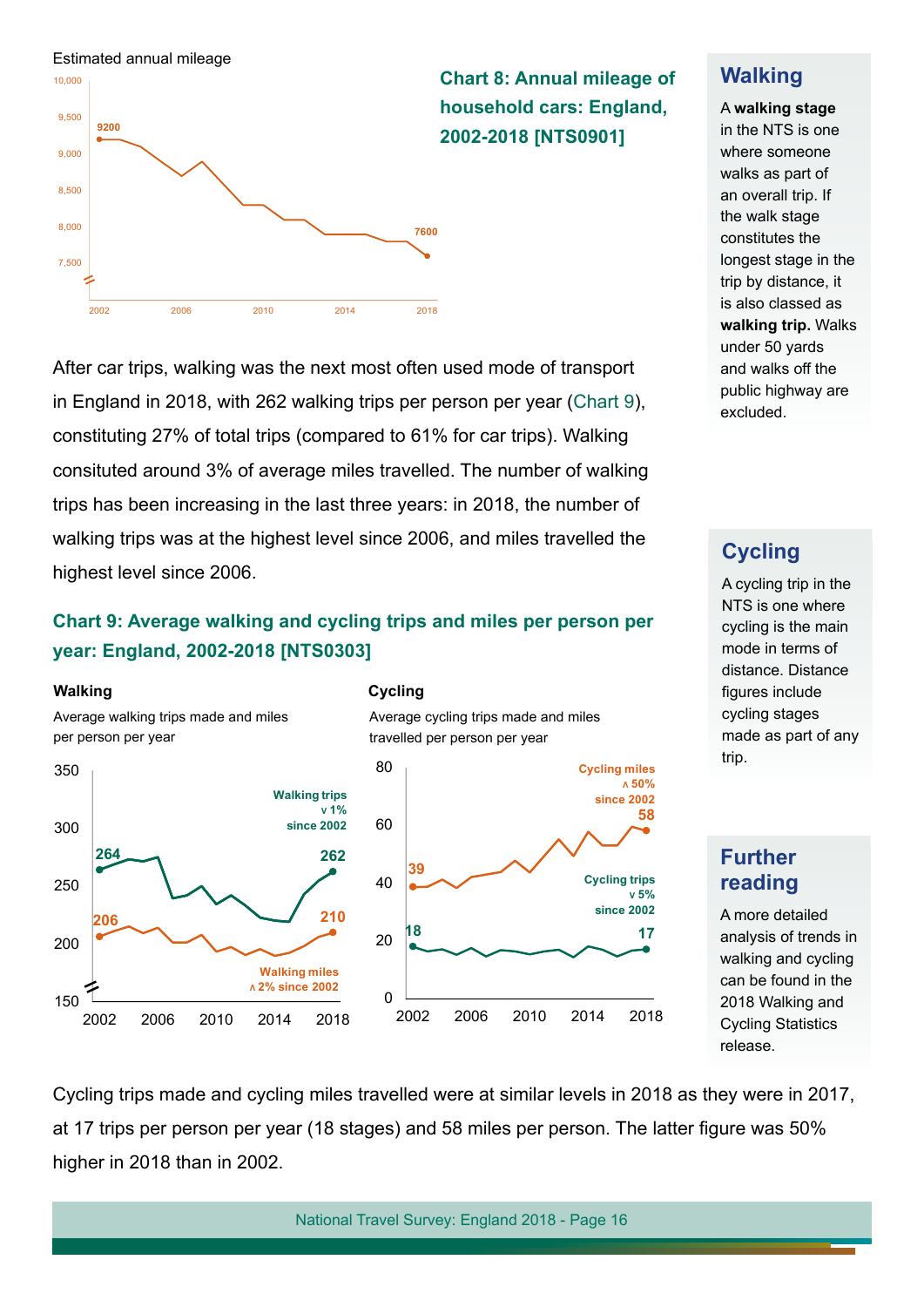### **Trends in public transport use**

**In 2018, there was a continuation of trends for the different public transport modes: an increase in rail trips and distances per person and a decrease in local bus use.**

Surface rail trips per person per year increased from 13 trips to 22 trips between 2002 and 2018 (Chart 10). Trips on other local buses decreased from 46 trips per person per year in 2002 to 33 in 2018. People made around 15 trips per year on average on buses in London, a number that has been decreasing since a high of 25 trips in 2010.

#### **Chart 10: Trips per person per year by selected public modes: England, 2002-2018 [NTS0303]**

Trips per person per year



**What are the public transport modes in the NTS?**

Public modes of transport in the NTS are local buses in London, other local buses, non-local buses, surface rail (that includes the London Overground), London Underground, light rail, tram and domestic air and ferry.

The NTS also classes taxis as a mode of public transport.

There are a broadly similar set of trends for the distance travelled (Chart 11 over the page). People travelled an average of 617 miles per person on surface rail in 2018, a 41% increase since 2002.

Similar to the figures on average trips made per person, the average distance travelled by people on buses also decreased between 2002 and 2018, although the average trip distance for buses outside London of 5.3 miles was one of the highest recorded since 2002, indicating that people were tending to make longer bus journeys on average.

These trends are broadly consistent with data collected from other data sources and presented in other DfT statistical releases.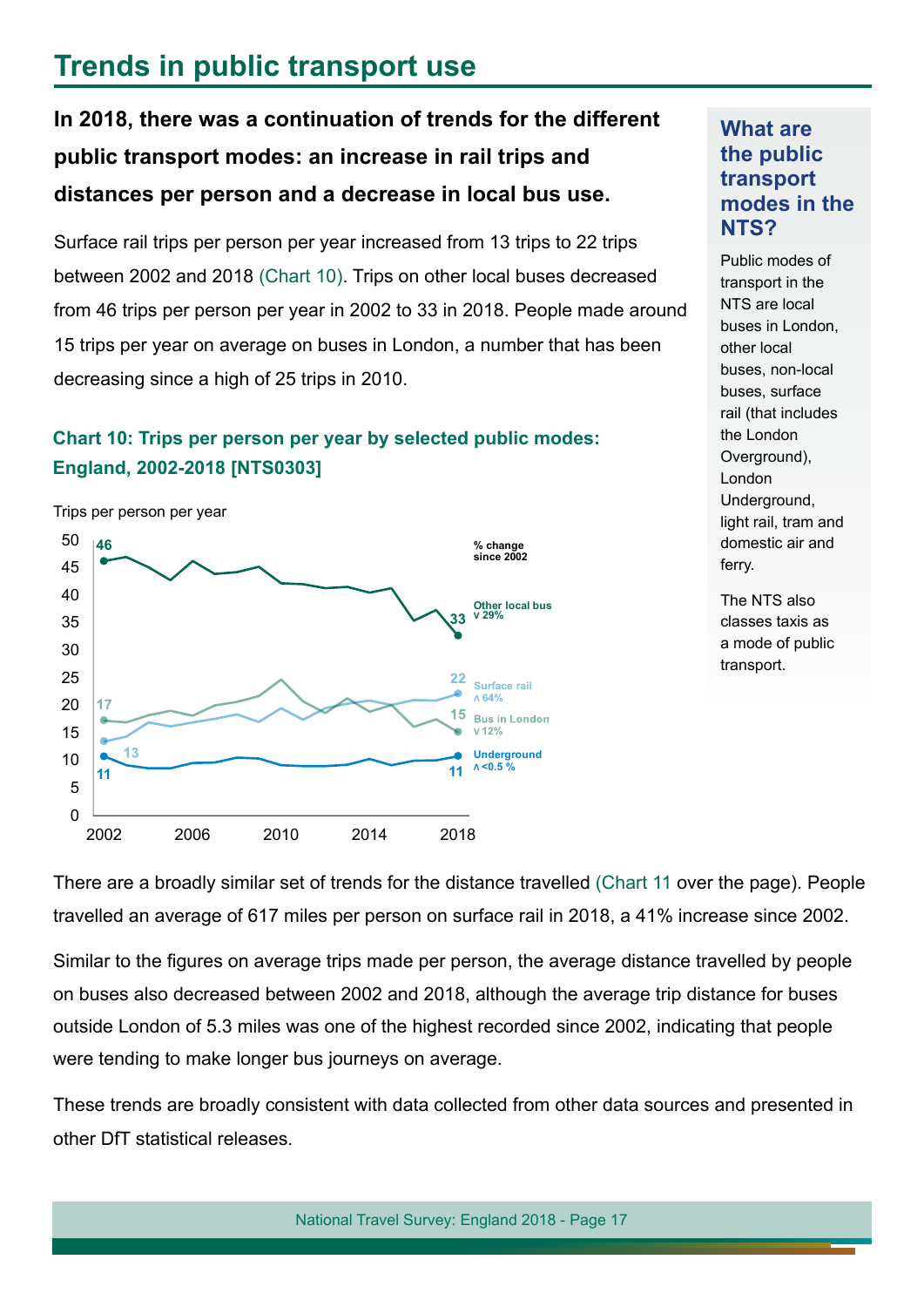### **Chart 11: Miles travelled per person per year by selected public**

**modes: England, 2002-2018 [[NTS0303](https://www.gov.uk/government/statistical-data-sets/nts03-modal-comparisons)]**

Miles per person per year



### There are many factors that affect the trends in public transport. The Annual Bus Statistics release outlined some of these factors that explained the falls in bus passengers on local bus services in recent years.

First, it is likely that congestion in urban areas and city centres has affected bus performance leading to a fall in bus patronage. Other factors include high household car ownership, and any reductions of local authority supported services will likely have contributed to some decline on local bus services.

Some decline in bus services might be attributed to overall decreases in the total number of trips in recent years. The proportion of trips that were local bus trips has remained broadly similar at 6% in recent times, although has been decreasing in the last three years (Chart 12).



#### **Related data sources**

DfT publishes a range of statistics on public transport including:

[Annual Bus](https://www.gov.uk/government/collections/bus-statistics)  **[Statistics](https://www.gov.uk/government/collections/bus-statistics)** [Rail Statistics](http://www.orr.gov.uk/statistics) [Light Rail and Tram](https://www.gov.uk/government/collections/light-rail-and-tram-statistics)  **[Statistics](https://www.gov.uk/government/collections/light-rail-and-tram-statistics) [Taxi Statistic](https://www.gov.uk/government/collections/taxi-statistics)s** 

#### **Why the distinction between "buses in London" and "other local buses"?**

The NTS, as well as the Department's Annual Bus **Statistics** differentiate between buses in London and buses in England outside of London.

Buses in London, through Transport for London, operate under a different regulatory framework to the rest of England. The size of the bus market in London and differing trends in bus use also makes it sensible to disaggregate these two area types.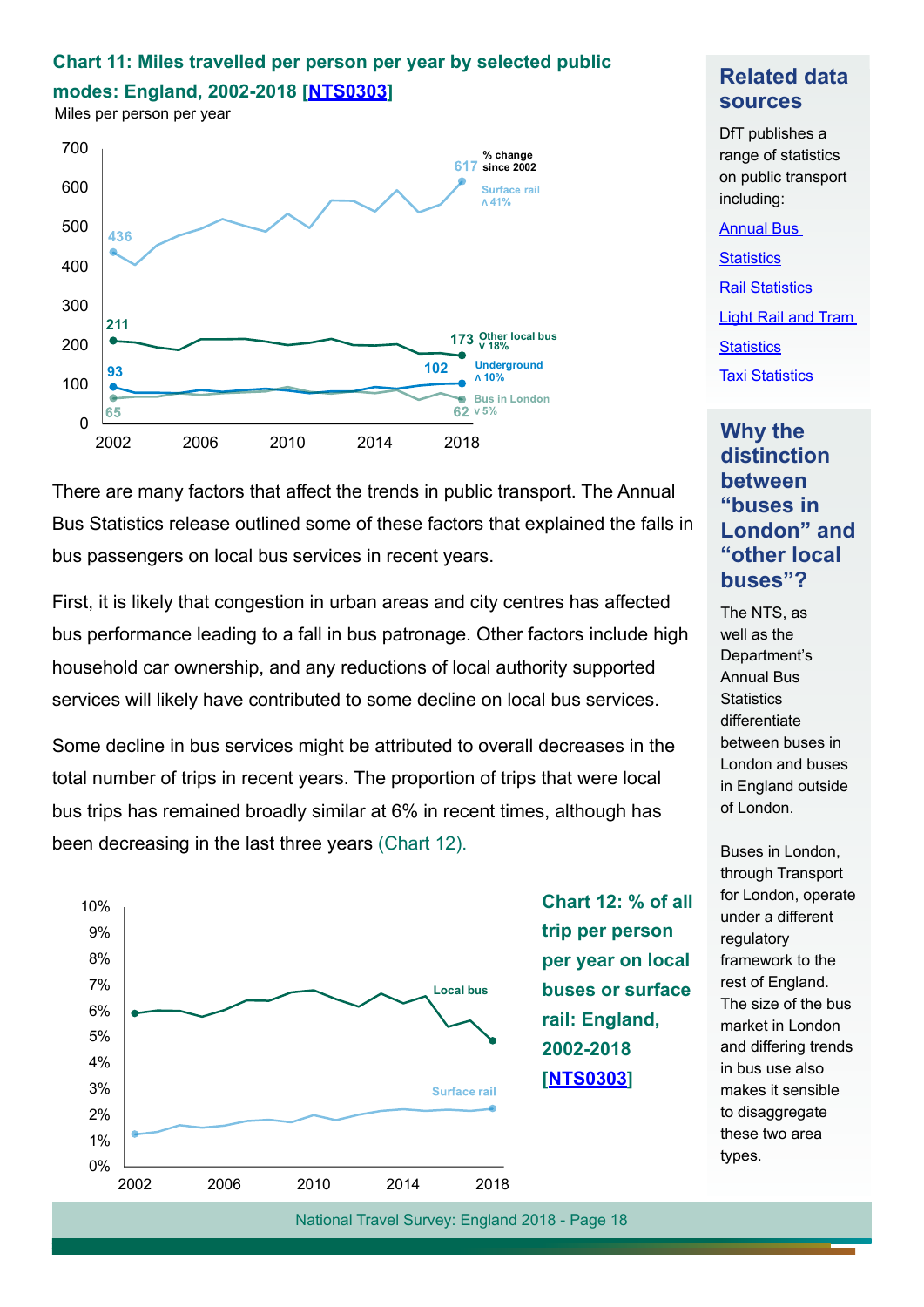## **Journey lengths**

### **Most trips are relatively short. In England in 2018, 25% of trips were under 1 mile, and 68% under 5 miles.**

Walking was the most frequent mode used for short trips: 80% of trips under one mile were walks. For all other distance bands, the car was the most frequent mode of travel (Chart 13). Nearly all walks recorded in the NTS are under 5 miles, compared with 58% of car driver trips and 7% of trips by surface rail. Excluding the London Underground, 73% of rail trips were 10 miles and over.



**Chart 13: Mode share of trips by main mode for different trip lengths: England, 2018 [NTS0308]**

For longer trips from 50 to 150 miles, around 80% were by car for the average of the years from 2014 to 2018 (Chart 14). A similar proportion of trips were done using rail for most of the distances shown, although a higher proportion of 250 to 350 mile trips were done by rail (around 25%). Only when the trip distance was 350 miles and over do trips using domestic flights become significant. 33% of domestic trips of that distance were fown in 2014/2018.



**Chart 14: Mode share of trips by main mode for long distance trips: England, average of 2014 to 2018 [NTS0317]**

Under 1 mile 1 to under 5 miles 5 to under 10 miles 10 miles and over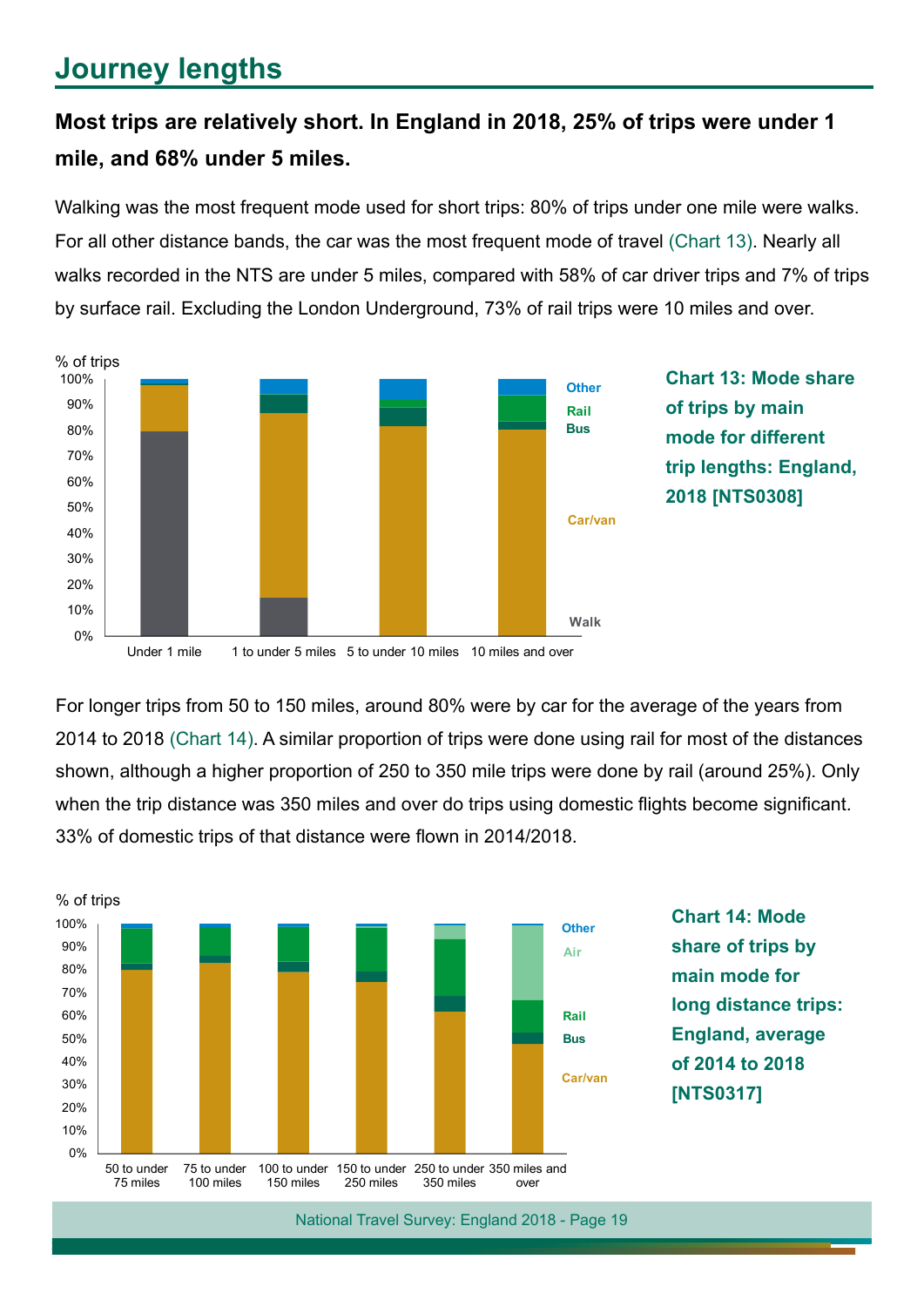### **Trends in trips and miles travelled by purpose**

**Between 2002 and 2018, both the average number of trips made per person per year, and the average miles travelled decreased for many of the main trip purposes such as commuting and shopping.**

The subject of the National Travel Survey is personal travel - trips people make in order to reach a destination. Therefore the NTS provides a key source of information on **why** people travel.

#### **Chart 15: Average number of trips per person per year for selected purposes: England, 2002-2018 [NTS0403]**

Trips per person per year



Between 2002 and 2018, there were decreases in average trip rates for many of the main trip purposes (Chart 15). For personal business trips (examples of these trips include going to the doctor, church or to the library) and visiting friends at home, the decreases were 22% and 33% respectively. Conversely, trips to visit friends elsewhere have been broadly increasing since 2013, although this is a relatively small share of overall trips.

Each person made an average of 144 commuting trips per year, the same fgures as in each of the years 2015 to 2017. Up to 2015, commuting trips had been decreasing, and research by the Department (see box) proposed several

#### **NTS purpose of travel**

Commuting: trips from home to usual place of work or from usual workplace to home

Business: personal trips in course of work

Education: trips to school or college

Shopping: trips to the shops or from shops to home

#### Personal

business: visits to services, medical consultations, etc.

Visit friends: trips to visit friends, either at someone's home or elsewhere

Other leisure:

mostly entertainment, sport, holidays and day trips

#### Escort trips are

those made to accompany someone else e.g. taking a child to school is escort education.

For more details on trip purposes, please see **Notes** and definitions.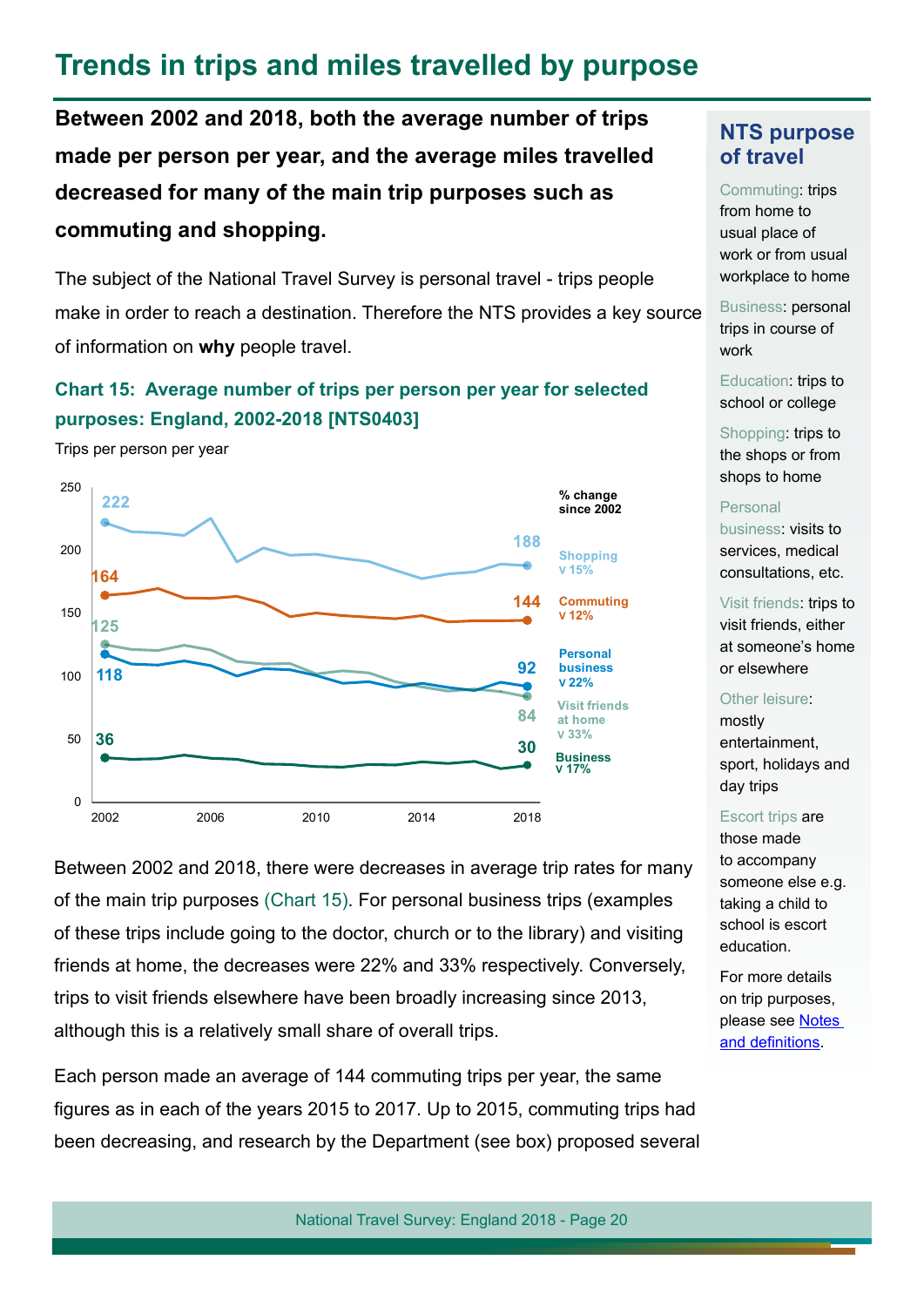reasons why commuting trips have decreased in recent years such as: workers are commuting to work fewer days per week; a growth in trip-chaining (where people combine two or more trips for differing purposes, such as dropping-off children at school on the way to work) between home and work, and a corresponding decline in traditional 'Commuting', directly from a worker's home to usual workplace; a growth in the number of workers who do not have a fxed usual workplace; and a growth in working from home, and part-time and self-employment.

### **Chart 16: Average miles travelled per person per year for selected purposes: England, 2002-2018 [NTS0403]**



Miles per person per year

There were similar trends for the same purposes for the average miles travelled per person per year (Chart 16). After a 19% decline in the miles travelled for business trips between 2016 and 2017, business miles increased to 567 miles per person per year in 2018. Since 2002, the decrease in business miles does tie in with a similar trend in household car mileage.

In recent years, there has been a change in the trend in shopping trips. After a decline to 2014, the number of trips has increased since then to 188 trips per person per year and the average distance people travelled per year for shopping trips has remained broadly level since 2015.

National Travel Survey: England 2018 - Page 21

### **Further reading**

**Departmental** research into commuting trends is available in the report 'Commuting Trends in England, 1988 to 2015' that used NTS (and other) data to investigate reasons for decreases in commuting trips. The report is available here: https://www.gov. uk/government/ publications/ commuting-trendsin-england-1988 to-2015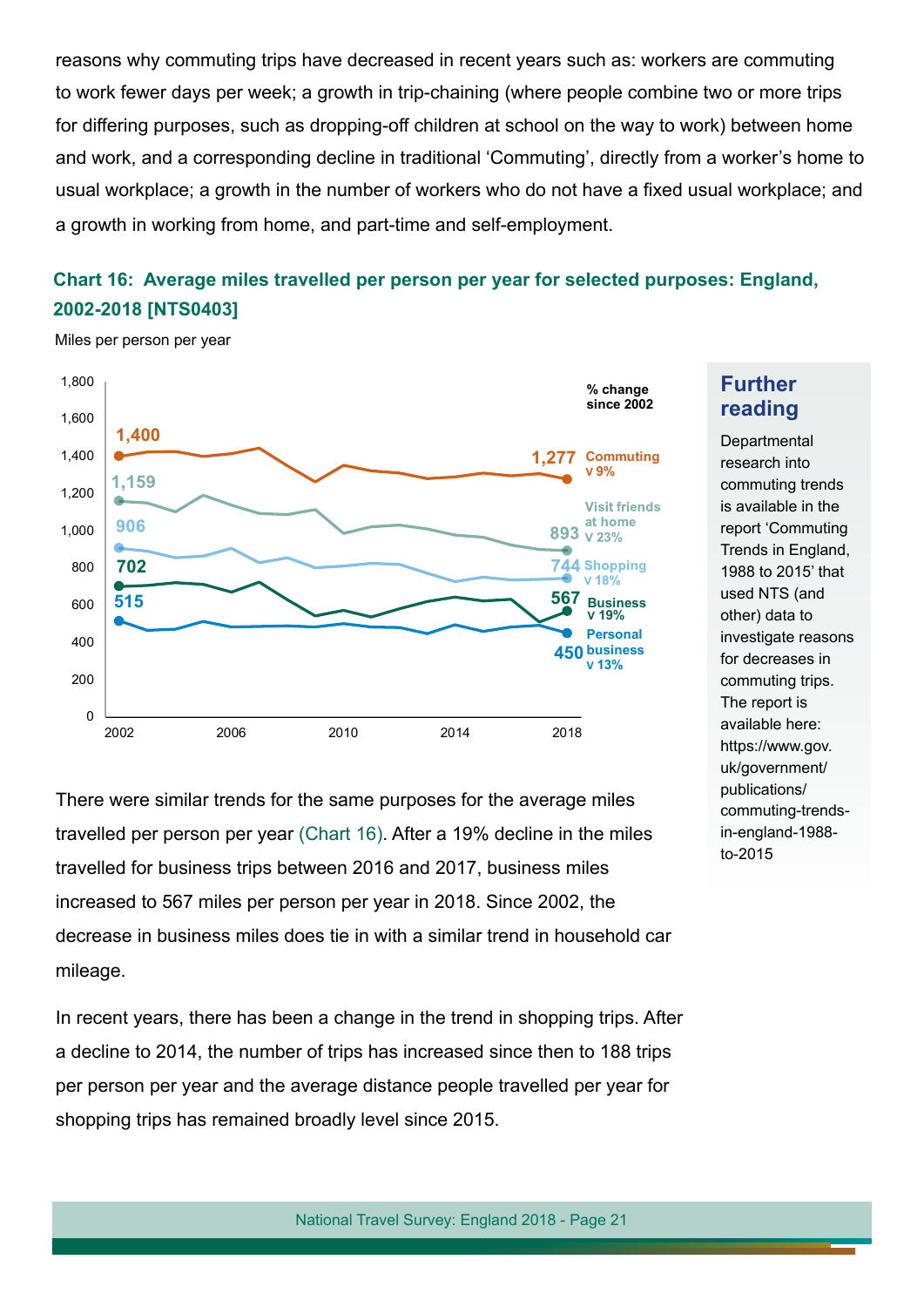### **Diffculties travelling to different locations or services**

### **As well as the purpose of travel, the NTS interview has information on whether people have problems travelling to work, or to different services or locations.**

Since 2010, around 12% of adults said they had difficulty travelling to at least one location or service (not including difficulties travelling to work) (Chart 17). These proportions have not varied much in the years since 2010. A higher proportion of people had difficulties travelling to hospital than to other locations: 7% of adults in England in 2018.

**3.4% 7.2% 4.6% 2.3% 1.0% 0.5% 1.5%** Doctor Hospital Friends or relatives **Other** social Taking children to school Travel to school/ college/uni Other reason 0% 1% 2% 3% 4% 5% 6% 7% 8% 9% 10%

#### % of all people aged 16+

### **Chart 17: % of people aged 16+**  who had difficulty travelling to **different services or locations: England, 2018 [NTS0807]**

[Respondents can give more than location as a response. 12% of respondents gave at least one location as a response]

Respondents are also asked what difficulties they have travelling to work (if any), for different modes of transport. Around 69% of people who didn't drive to work (essentially people using public transport modes, walking or cycling) had no difficulties. Those that did cited unreliable public transport as the most common reason for the difficulty. For those experiencing difficulties driving to work, 39% stated traffic congestion or roadworks as a reason. Around 57% of drivers to work said they had no difficulties (Chart 18).



% of all people aged 16+, in work, not usually working at home

**Chart 18: % of adults who have difficulty travelling to work by different modes of transport: England, 2018 [NTS0808]**

[Respondents can give more than one difficulty so totals can sum to more than 100%]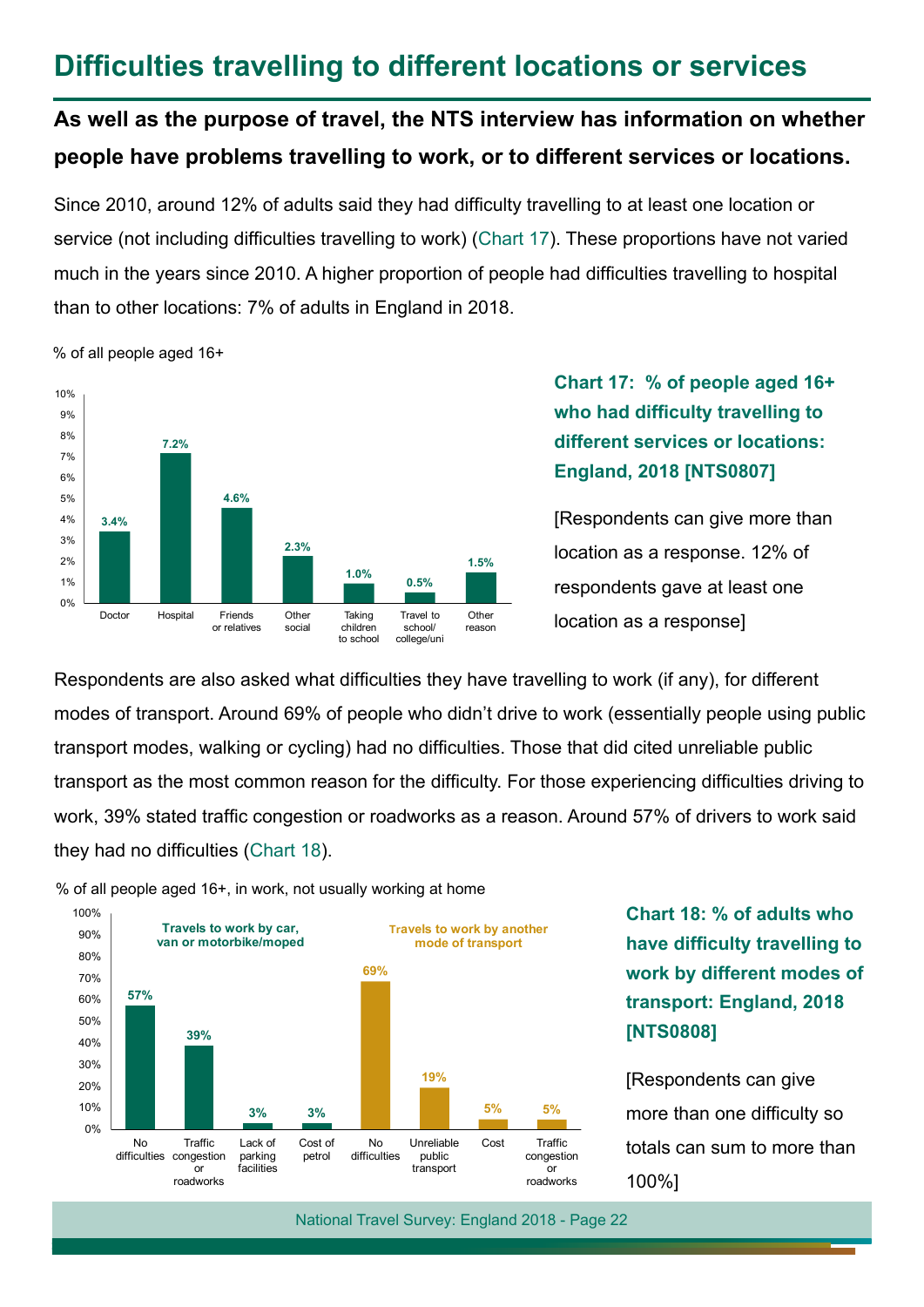### **Trends in how and why men and women travel**

### **The modes of transport used, and the reason for travelling, differ between men and women, and people of different ages.**

In 2018, men made 6% fewer trips than women, but travelled 15% further. This partly refects differences in the type of trips made. Women make more trips for shopping and escort education, which tend to be relatively short, whereas men make more commuting per person per year trips, which tend to be longer. **Men 956 trips 6,990 miles Women 1,016 trips 6,082 miles** per person per year









**Car passenger**

**Car driver** 

**Walking**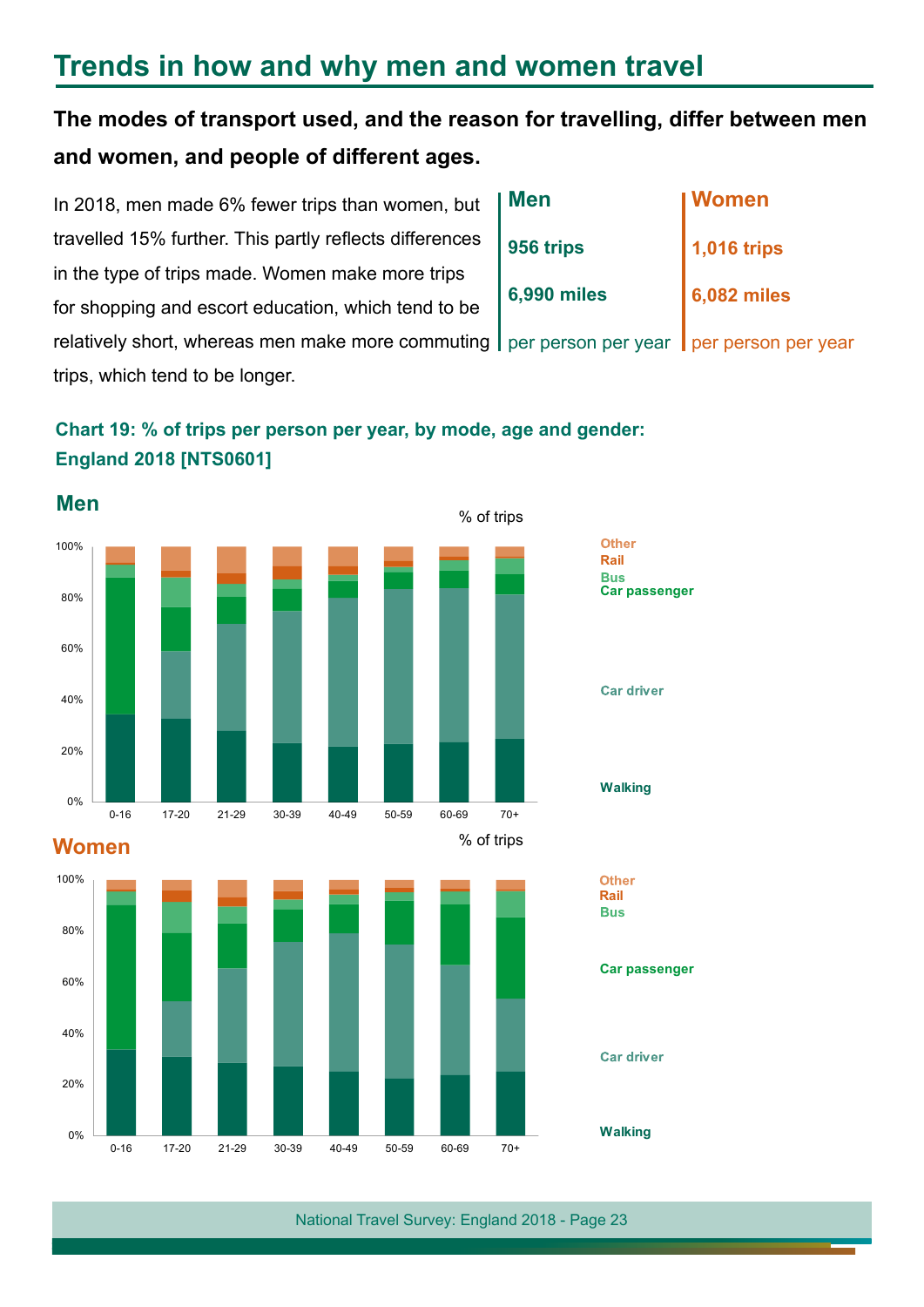Variations in trip mode by age and gender refect differences in access to cars, as well as different trip purposes (Chart 19). In 2018, car (as driver or passenger) accounted for more than half of trips for all age groups except 17-20 year olds. While both men and woman made around 60% of their trips by car in 2018, men made a higher share of trips as a driver than women (43% compared to 37%) and this difference increased for older age groups.

People aged 17-20 made 98 trips by local bus, more than any other age group, and about twice as many as the average. The share of trips by bus is also higher for older ages, perhaps as a consequence of having free concessionary travel. The NTS estimates that 73% of eligible people held a concessionary pass in 2018 (NTS0620). Surface rail (excluding the London Underground) had its highest share among men aged 20-39, accounting for 5% of total trips for this group.



Average distances travelled per person per year are showing different trends in recent years for men and women (Chart 20) although trip trends are similar. The average miles women travelled in 2018 were at almost the same level as that in 2002. This was in contrast to the average miles men travelled per person that continued to decline between 2017 and 2018, mostly as a result of a drop in car driver miles. The distance men travelled in total was 15% lower in 2018 than in 2002.

Trips by men and women increased between 2017 and 2018, mostly as a result of an increased number of walks for men, and car trips for women. It is not possible to give defnitive reasons for these year on year changes, but the number of walking trips has increased for three consecutive years.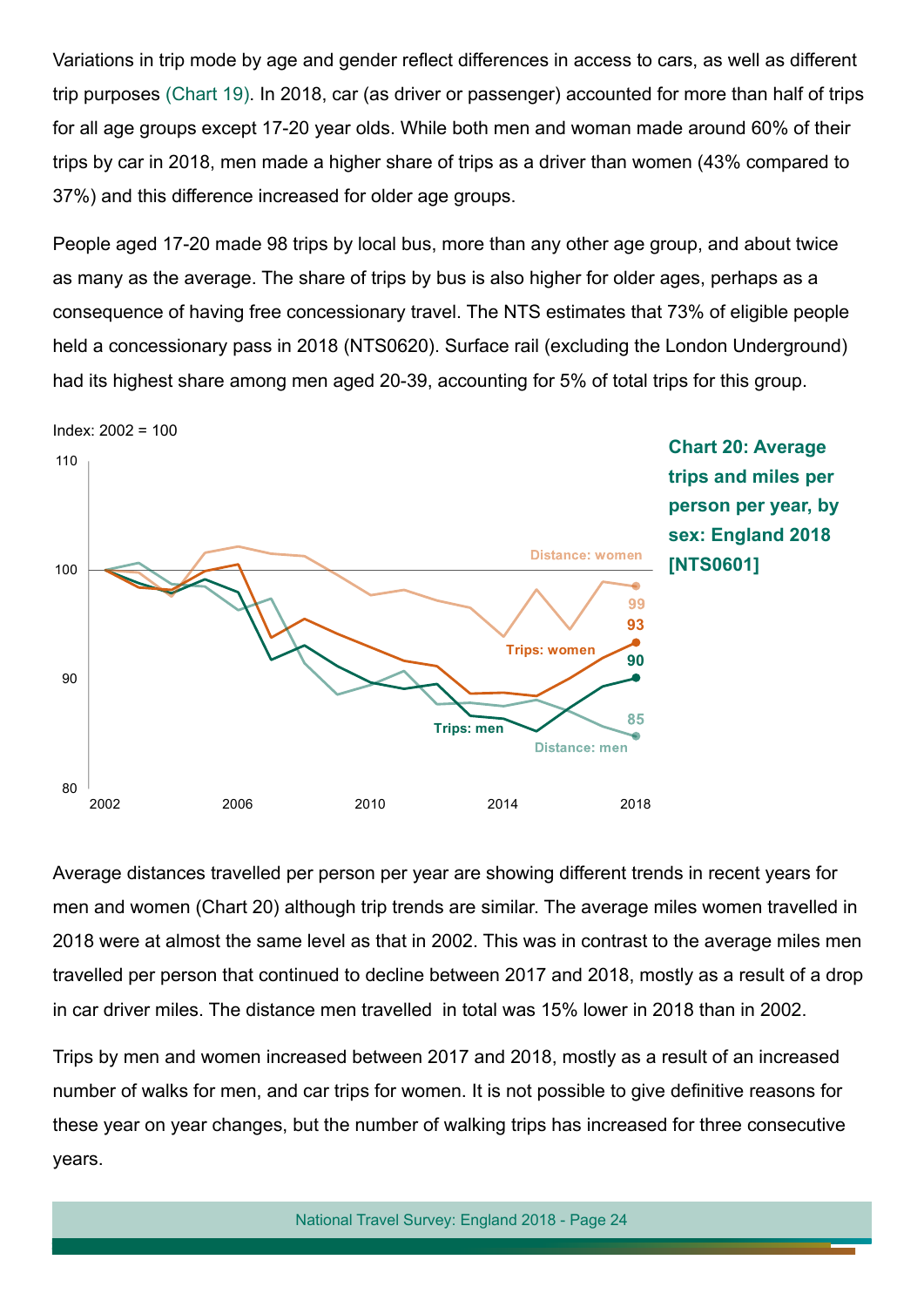





There are also differences in how trip rates have changed over time by different age groups (Chart 21). For most age groups, trip rates have decreased since 2002, with the 17-20 year old female group showing the biggest decrease at 23%. The 70+ group showed the biggest increases for both men and women. While the 2018 figure is much higher than usually expected for that age group, and might be an outlier, there has been a trend of increasing trips for men and women aged 70+ since 2013. It is worth users exercising some caution when looking at changes with smaller groups such as the 17-20 year olds where the number of trips recorded and individuals is relatively small and subject to higher proportional levels of sampling variability.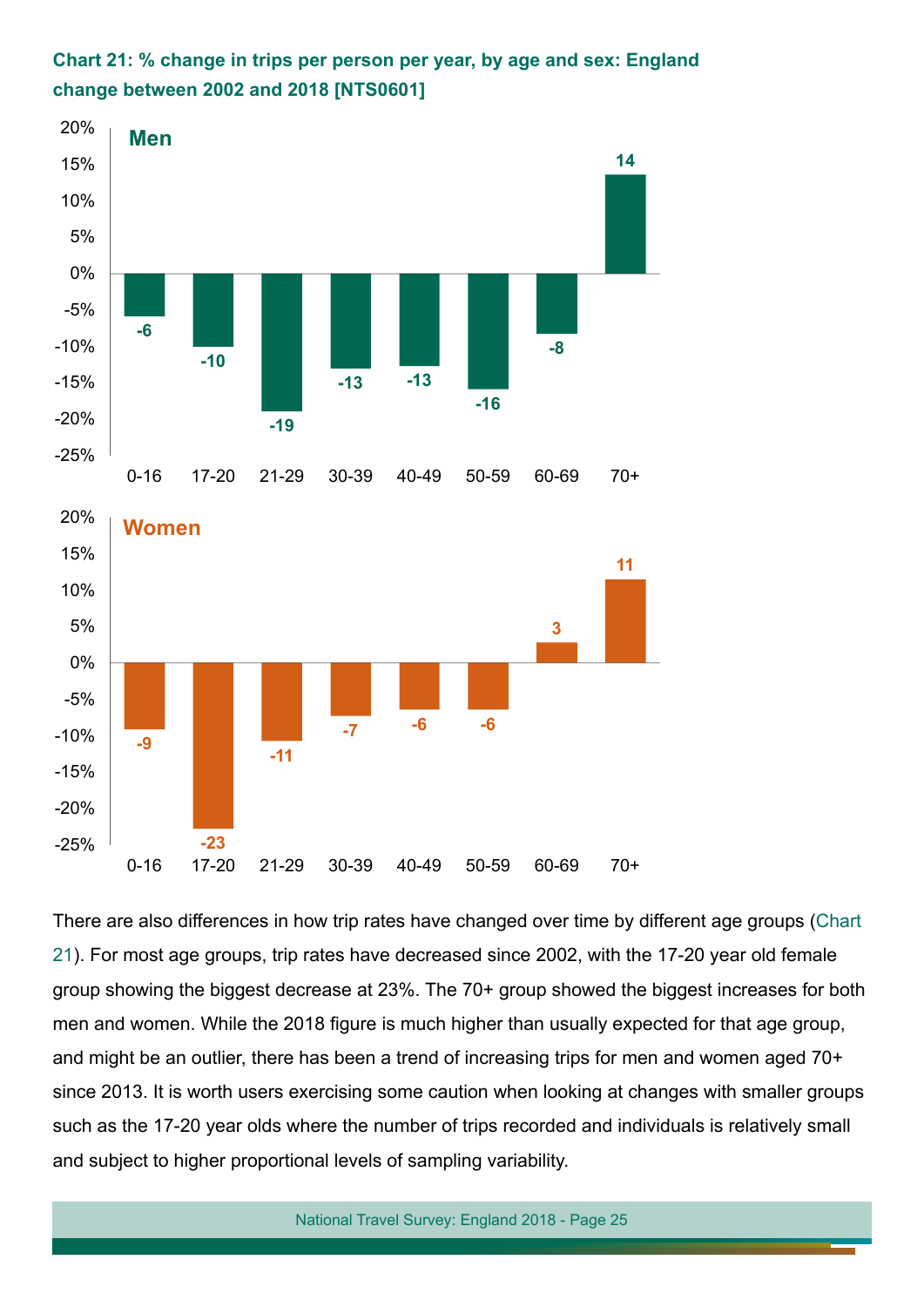### **Chart 22: Average trips per person per year, by purpose, age and gender: England 2002/2018 average [based on NTS0611]**

Trips per person per year



The reasons why people travel also differs for men and women, and for men and women of different ages (Chart 22). At younger age groups, education accounts for a large proportion of trips - about 40% of trips for children aged between 5 and 15.

Between ages 15 and 30, trip rates increase for men and women at broadly the same rate; from age 25 until late-50s commuting becomes the single most common reason for travel for men.

Between ages 30 and 50, women make more trips than men, the most notable difference being for escort education (mostly taking children to school).

From age 60, shopping trips increase and account for around a third of trips for older age groups; however overall trip rates are lower. Men make more trips than women at these ages, on average.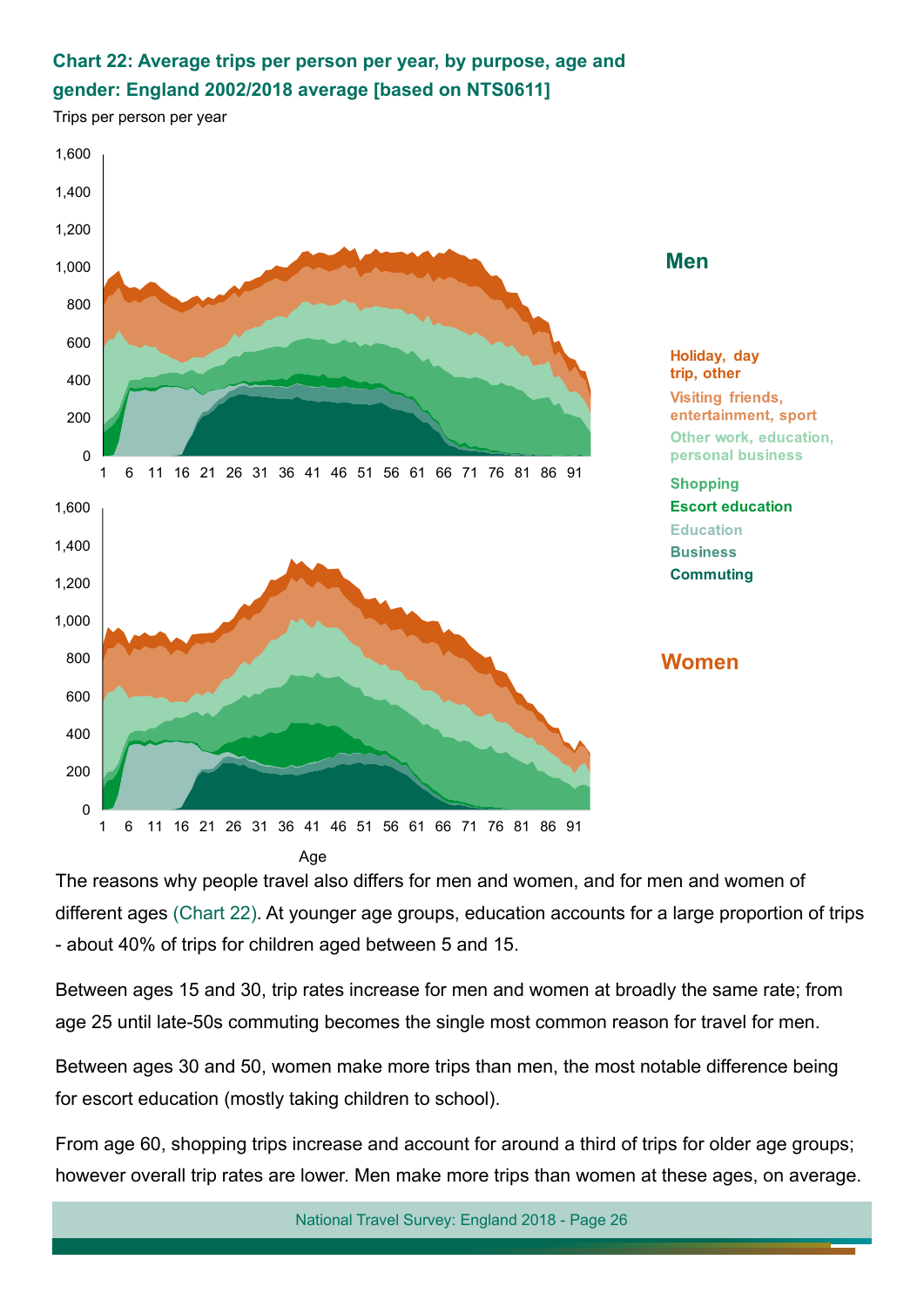## **Travel by disabled people**

### **Since 2007, the NTS has asked whether people have a mobility difculty (see box). For 2018, we additionally asked about long-term illnesses or disabilities.**

These new questions are able to identify people who are disabled under the 2010 Equality Act. In 2018, the average number of trips for people who were afected a lot in their ability to carry out day-to-day activities by a disability or illness was less than 60% of the average for all adults (568 trips vs 1,012 trips) (Chart 23).

#### **Chart 23 (left): Average trips per adult per year, by disability: England, aged 16+, 2018 [NTS0711]**

Trips per adult per year



#### **Mobility**  difficulties

The NTS asks adults (aged 16+) whether they have mobility difficulties. Those who say that they have difficulties travelling on foot, by bus or both are classifed as having mobility difficulties.

### **Disability**

In 2018 the NTS additionally asked everyone whether they had a disability or illness expected to last more than 12 months, and whether these conditions reduced their ability to carry out day-to-day tasks. These questions help to understand people who are disabled under the 2010 Equality Act.

Also in 2018, the NTS asked what impairments people had, the question identifying a number of physical, cognitive and mental health impairments.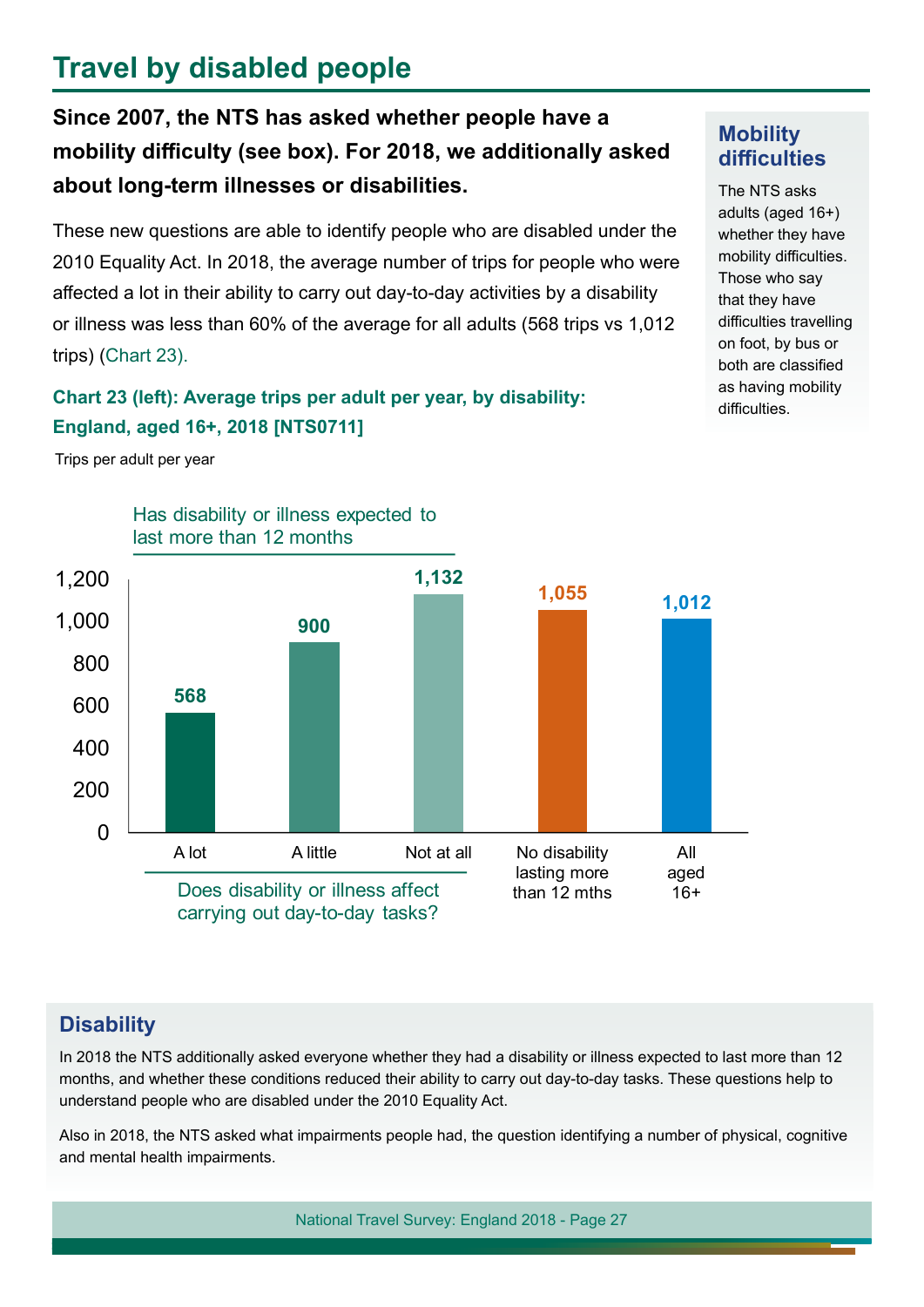### **Travel patterns in rural and urban areas**

**People living in rural areas in England made more trips and travelled further than those living in urban areas in 2017/18. People in the most rural areas travelled almost twice as far on average than people in urban conurbations (including London).**

The difference in overall trip rates between types of residence is mainly due to differences in levels of car use. For the average of 2017 and 2018, people living in the most rural areas made fewer walking trips and more car trips than average. People living in urban conurbations made use of buses more (77 trips per person per year, with 42 of these trips in London) and rail (34 trips per person per year, excluding London Underground) than people living in other types of area.

| <b>Urban</b>        | <b>Urban city and</b> | <b>Rural town and</b> | <b>  Rural Village,</b>  |
|---------------------|-----------------------|-----------------------|--------------------------|
| conurbations        | town                  | fringe                | <b>Hamlet and</b>        |
|                     |                       |                       | <b>Isolated Dwelling</b> |
| 899 trips           | <b>1,020 trips</b>    | <b>1,073 trips</b>    | <b>1,053 trips</b>       |
| 5,113 miles         | <b>6,743 miles</b>    | 9,022 miles           | 9,665 miles              |
| per person per year | per person per year   | per person per year   | per person per year      |
|                     |                       |                       |                          |

Bus and surface rail trips combined accounted for 12% of trips for people in urban conurbations, compared to 3% of trips by residents in the most rural areas. People living in the most rural areas rely more on the car, which accounted for 76% of all their trips in 2017/18. By comparison, 52% of trips by residents of urban conurbations (including London residents) were made by car in 2017/18 (Chart 25).



**Rural and urban areas**

The types of residence presented here are based on the 2011 Rural-Urban Classification. An area is defned as rural if it falls outside of settlements with a resident population of more than 10,000. please see: [https://www.gov.](https://www.gov.uk/government/collections/rural-urban-classification) [uk/government/](https://www.gov.uk/government/collections/rural-urban-classification) [collections/rural](https://www.gov.uk/government/collections/rural-urban-classification)[urban-defnition](https://www.gov.uk/government/collections/rural-urban-classification).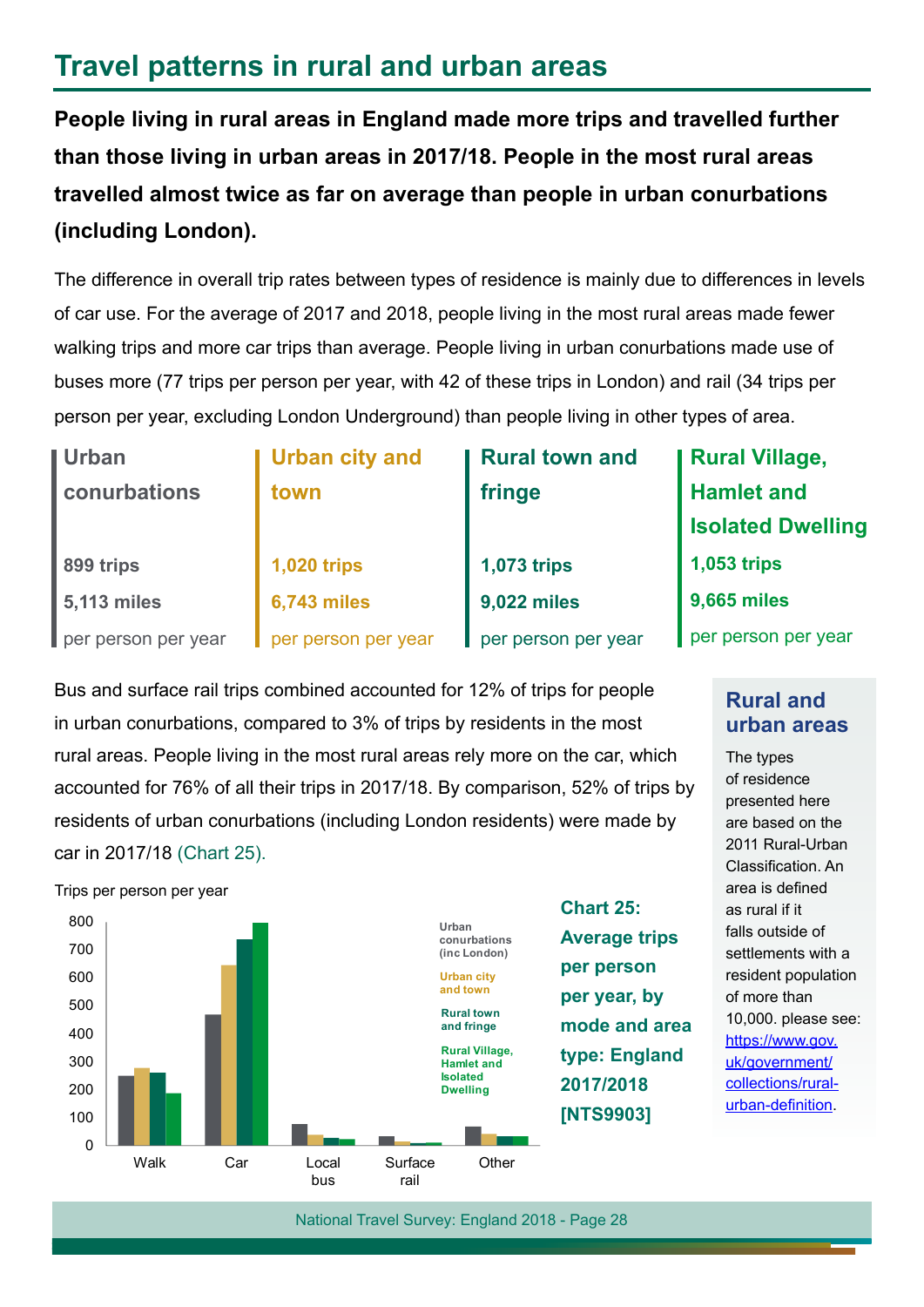Given the main difference in travel patterns between urban and rural areas lies in car use, households living in rural areas are also more likely to have access to a car or van than urban residents. Indeed, 34% of households in urban conurbations do not have a car (and 45% in London, a 4 percentage point increase on 2016/2017), compared to 21% in urban cities and towns, 14% in rural towns, and 7% in the most rural areas. Conversely, more than half of households living in the most rural areas have more than one car/van (Chart 26).



#### **Chart 26: Household car access, by area type: England, 2017/2018 [NTS9902]**

The same difference by type of residence is observable in the holding of a driving licence. 68% of residents in urban conurbations held a driving licence, compared with 90% of people living in the most rural areas. The gap in driving licence holding between men and women is also narrower in rural areas. The gap was 8 percentage points in rural town and fringe areas, and 3 percentage points in the most rural areas, compared to 13 percentage points in urban conurbations (Chart 27).



**Chart 27: % of adults aged 17+ with a driving licence, by sex and area type: England 2017/2018 [NTS9901]**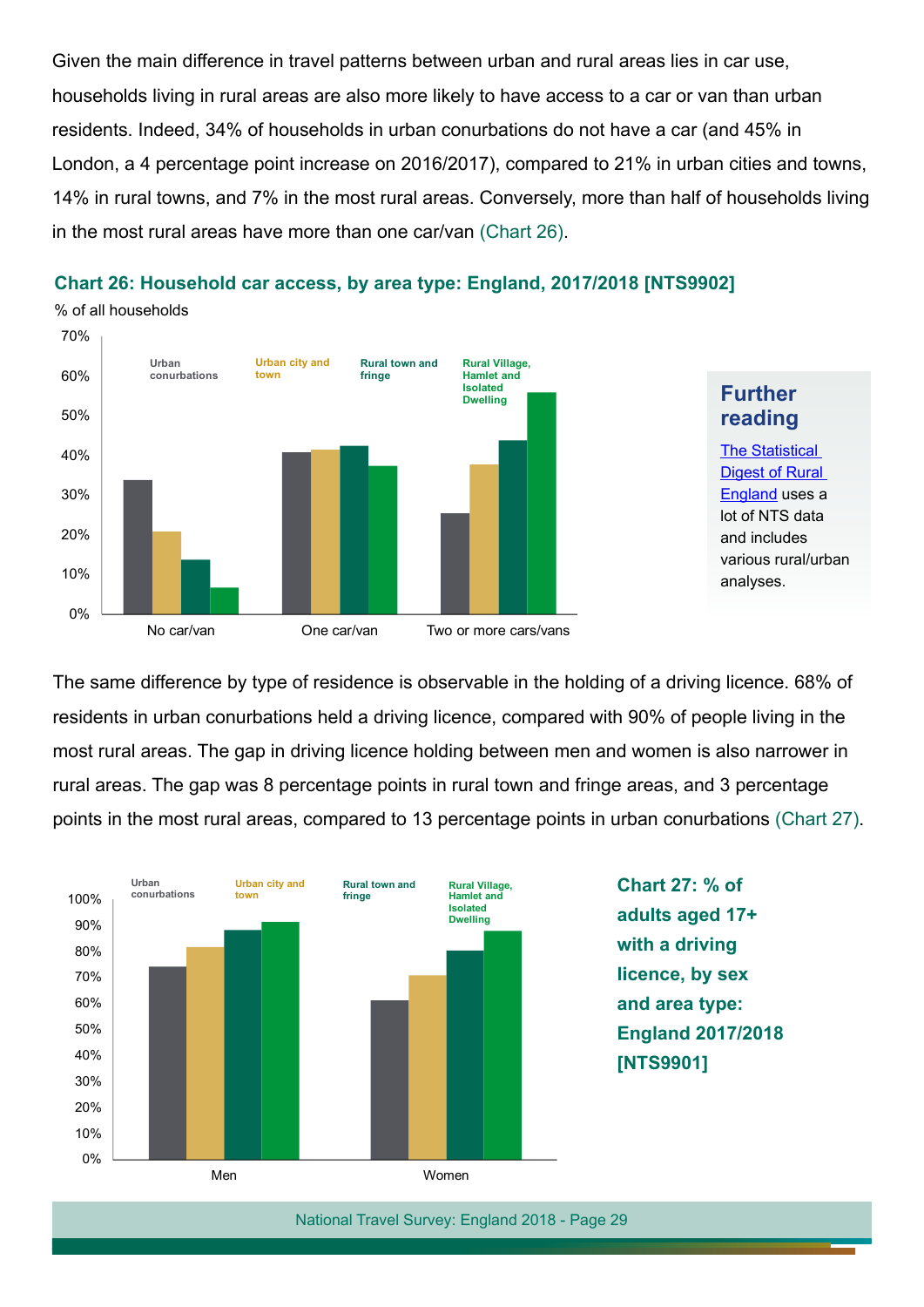### **Factsheets**

We have produced a series of factsheets to accompany this publication that give some key statistics in summary form for different modes of transport, and different purposes. These are available at: https://www.gov.uk/government/statistics/national-travel-survey-2018.

The topics covered are:

- How people travel walking
- How people travel bicycle
- How people travel car
- How people travel bus
- How people travel surface rail
- How people travel air
- Why people travel shopping
- Why people travel commuting
- Why people travel business
- Why people travel leisure
- Why people travel education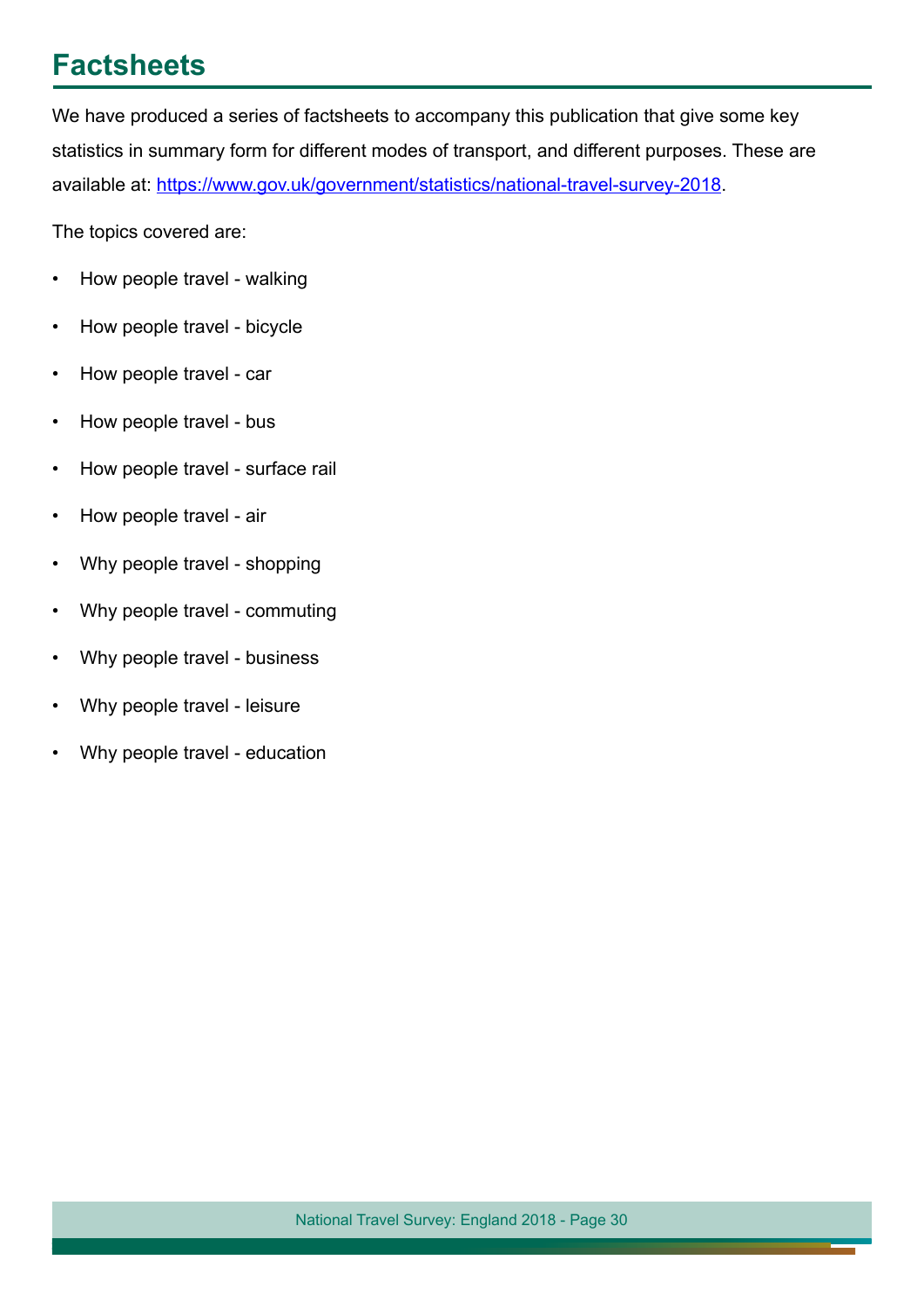## **Notes and background information**

This publication presents an overview of results from the 2018 National Travel Survey. This section provides brief background notes and links to sources of further information.

### **National Statistics designation**

Statistics from the National Travel Survey were assessed during 2010 by the UK Statistics Authority. An assessment report was published in October 2010. The statistics were confrmed as National Statistics in July 2011.

Following a compliance check in September 2018, the National Travel Survey maintained its National Statistics designation.

## **Other topics covered by the NTS**

The National Travel Survey covers a range of topics, including the following, which are covered by the published NTS data tables at: [https://www.gov.uk/government/collections/national-travel](https://www.gov.uk/government/collections/national-travel-survey-statistics)[survey-statistics](https://www.gov.uk/government/collections/national-travel-survey-statistics) provides a set of results tables covering the topics presented in this release and the additional topics above. The full list of table sections is:

- Trends in personal travel (Tables [NTS0101 to NTS0108\)](https://www.gov.uk/government/statistical-data-sets/nts01-average-number-of-trips-made-and-distance-travelled)
- Driving licence holding and vehicle availability (Tables [NTS0201 to NTS0208](https://www.gov.uk/government/statistical-data-sets/nts02-driving-licence-holders))
- How people travel (Tables [NTS0301 to NTS0317](https://www.gov.uk/government/statistical-data-sets/nts03-modal-comparisons))
- Why people travel (Tables [NTS0401 to NTS0412](https://www.gov.uk/government/statistical-data-sets/nts04-purpose-of-trips))
- When people travel (Tables [NTS0501 to NTS0506\)](https://www.gov.uk/government/statistical-data-sets/nts05-trips)
- Travel by age and gender (Tables [NTS0601 to NTS0625\)](https://www.gov.uk/government/statistical-data-sets/nts06-age-gender-and-modal-breakdown)
- Travel by car availability, income, ethnic group, household type and NS-SEC (Tables [NTS0701](https://www.gov.uk/government/statistical-data-sets/nts07-car-ownership-and-access) [to NTS0710\)](https://www.gov.uk/government/statistical-data-sets/nts07-car-ownership-and-access)
- Accessibility (Tables [NTS0801 to NTS0806\)](https://www.gov.uk/government/statistical-data-sets/nts08-availability-and-distance-from-key-local-services)
- Vehicles (Tables [NTS9901 to NTS9915](https://www.gov.uk/government/statistical-data-sets/nts99-travel-by-region-and-area-type-of-residence))
- Travel by region and Rural-Urban Classifcation of residence (Tables [NTS9901 to NTS9915\)](https://www.gov.uk/government/statistical-data-sets/nts99-travel-by-region-and-area-type-of-residence)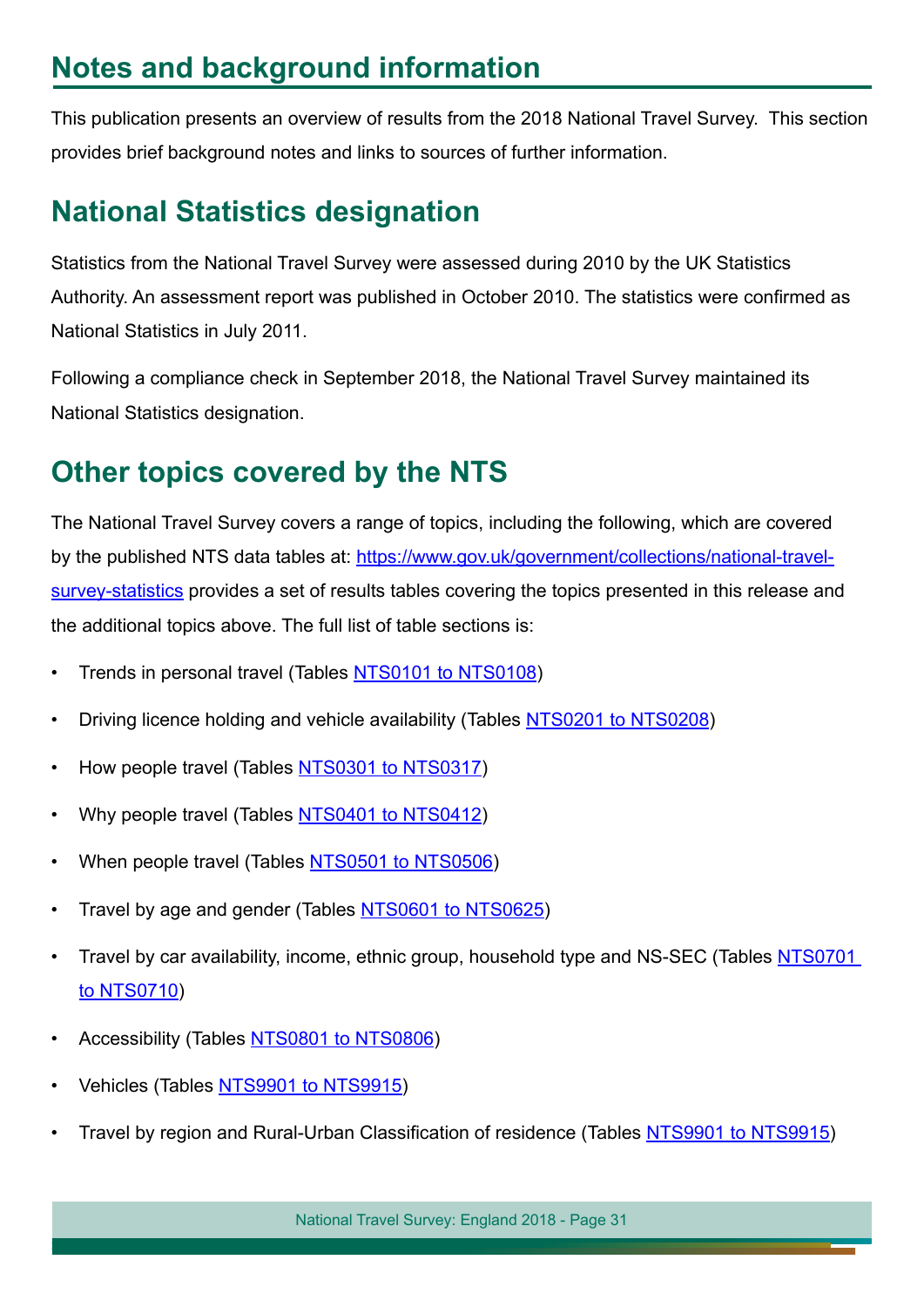## **Related information**

From January 2013, the coverage of the NTS changed to sample residents of England only. This change was agreed following a public consultation in 2011. Details of the consultation outcome can be found at:

[https://www.gov.uk/government/uploads/system/uploads/attachment](https://www.gov.uk/government/uploads/system/uploads/attachment_data/file/230560/NTSconsultationSummaryofresponses.pdf) data/fle/230560/ [NTSconsultationSummaryofresponses.pdf](https://www.gov.uk/government/uploads/system/uploads/attachment_data/file/230560/NTSconsultationSummaryofresponses.pdf)

Related surveys carried out in other areas of Great Britain which cover similar topics (though do not use the same collection methods as NTS) include:

Transport Scotland collect personal travel data for residents of Scotland using a one day travel diary in their Scottish Household Survey:

<https://www.transport.gov.scot/publication/transport-and-travel-in-scotland-2017/>

[In Northe](http://www.transportscotland.gov.uk/statistics/scottish-household-survey-travel-diary-results-all-editions)rn Ireland data are collected via the Travel Survey for Northern Ireland, based on a similar methodology to the NTS (interview and 7-day travel diary):

<https://www.infrastructure-ni.gov.uk/articles/travel-survey-northern-ireland>

The Welsh Government collect information on active travel as part of the National Survey for Wales, although this does not include a travel diary:

#### http://gov.wales/statistics-and-research/national-survey/

[Within England, Transport for London conduct the Londo](http://gov.wales/statistics-and-research/national-survey/)n Travel Demand Survey for London residents which is much bigger than the London sample of the NTS (and uses a different data collection method):

#### [https://tfl.gov.uk/corporate/about-tfl/how-we-work/planning-for-the-future/consultations-and](https://tfl.gov.uk/corporate/about-tfl/how-we-work/planning-for-the-future/consultations-and-surveys#on-this-page-1)[surveys#on-this-page-1](http://tfl.gov.uk/corporate/publications-and-reports/london-travel-demand-survey)

In addition to National Travel Survey statistics presented here, DfT and others publish a range of statistics related to modes of transport - as signposted throughout this document. Detailed comparisons between the NTS and other sources are not always possible because of differences in collection, coverage and measurement. However, where the NTS and other statistics refer to the same phenomenon, a degree of coherence between different sources can be observed over time, although year-on-year changes can vary.

The full range of statistics published by DfT can be found at [https://www.gov.uk/government/](https://www.gov.uk/government/organisations/department-for-transport/about/statistics) [organisations/department-for-transport/about/statistics](https://www.gov.uk/government/organisations/department-for-transport/about/statistics)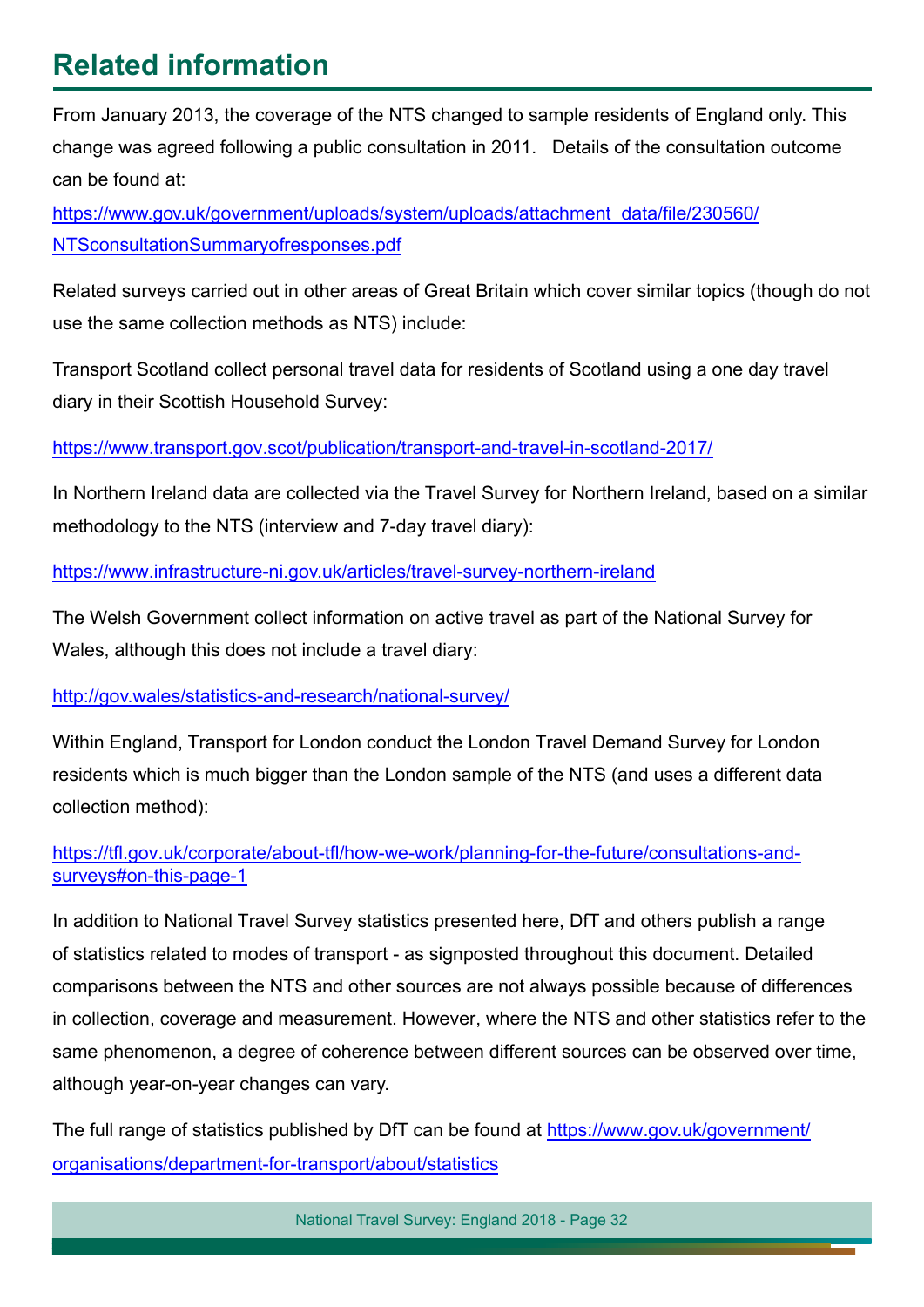### **Methodology notes**

#### **Strengths and limitations of the NTS**

The NTS is a long-running survey which uses a high-quality methodology to collect a broad range of information on travel behaviours at the England level. The methodology has been broadly unchanged over several decades meaning that trends can be monitored. Figures are weighted to be representative of the population. However, like any statistical source, the NTS has its limitations. For example, as a sample survey resulting figures are estimates with associated sampling error. In addition, figures below national level require several years data to be combined, and figures for geographies below regional level cannot be published.

#### **Survey methodology**

Since 2002, the Department for Transport has commissioned the National Centre for Social Research (NatCen) as the contractor for the NTS. Full guidance on the methods used to conduct the survey, response rates, weighting methodology and survey materials can be found in the National Travel Survey Technical Report at:

[https://www.gov.uk/government/publications/national-travel-survey-201](https://www.gov.uk/government/statistics/national-travel-survey-2018)8

A 'Notes and defnitions' document which includes background to the NTS, response rates, sample size and standard error information and a full list of definitions can be found at: [https://www.gov.uk/government/publications/national-travel-survey-201](https://www.gov.uk/government/statistics/national-travel-survey-2018)8

#### **Sample sizes**

These are included in all the individual web tables. As estimates made from a sample survey depend upon the particular sample chosen, they generally differ from the true values for the population. This is not usually a problem when considering large samples but may give misleading information when considering data from small samples, such as cyclists in a particular age group.

A note explaining the methodology used to calculate the 2009 NTS standard errors and tables of standard errors for selected key statistics are published at:

<https://www.gov.uk/government/publications/nts-standard-error-guide>

We have used this methodology to update the standard errors for 2018 that are presented in the NTSE set of tables.